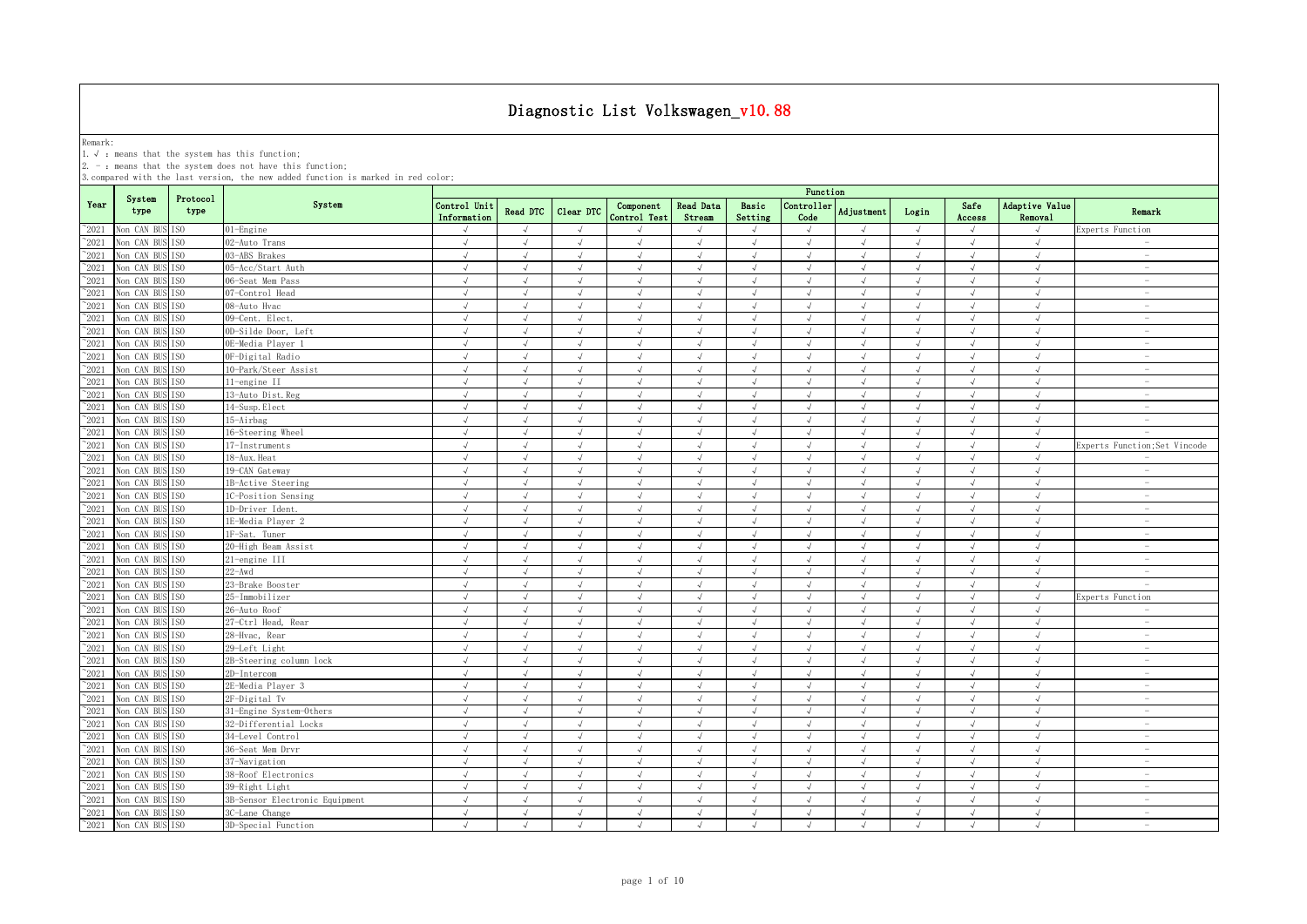Remark:<br>1.√ : means that the system has this function;<br>2. - : means that the system does not have this function;

|                |                 |                  |                                             | Function                    |               |            |                           |                            |                  |                    |                   |            |                |                                         |                                 |
|----------------|-----------------|------------------|---------------------------------------------|-----------------------------|---------------|------------|---------------------------|----------------------------|------------------|--------------------|-------------------|------------|----------------|-----------------------------------------|---------------------------------|
| Year           | System<br>type  | Protocol<br>type | System                                      | Control Unit<br>Information | Read DTC      | Clear DTC  | Component<br>Control Test | <b>Read Data</b><br>Stream | Basic<br>Setting | Controller<br>Code | <b>Adjustment</b> | Login      | Safe<br>Access | <b>Adaptive Value</b><br><b>Removal</b> | Remark                          |
| $^{\sim}2021$  | Non CAN BUS ISO |                  | 3E-Media Player 4                           |                             |               | $\sqrt{ }$ |                           |                            | $\mathcal{A}$    | $\sqrt{ }$         |                   | $\sqrt{ }$ |                |                                         |                                 |
| $^{\sim}2021$  | Non CAN BUS     | TS <sub>0</sub>  | 42-Door Elect, Driver                       | $\sqrt{ }$                  | $\sqrt{ }$    | $\sqrt{ }$ | $\sqrt{ }$                | $\sqrt{ }$                 | $\sqrt{ }$       | $\sqrt{ }$         | $\sqrt{ }$        | $\sqrt{ }$ | $\sqrt{ }$     | $\sqrt{ }$                              | $\overline{\phantom{a}}$        |
| $^{\sim}2021$  | Non CAN BUS ISO |                  | 44-Steering Assist                          | $\sqrt{ }$                  | $\sqrt{ }$    | $\sqrt{ }$ | $\sqrt{ }$                | $\sqrt{ }$                 | $\sqrt{ }$       | $\sqrt{ }$         | $\sqrt{ }$        | $\sqrt{ }$ | $\sqrt{ }$     | $\sqrt{ }$                              | $\sim$                          |
| $^{\sim}2021$  | Non CAN BUS     | IS <sub>0</sub>  | 46-Central Conv                             | $\sqrt{ }$                  | $\sqrt{ }$    | $\sqrt{ }$ | $\sqrt{ }$                | $\sqrt{ }$                 | $\sqrt{ }$       | $\checkmark$       | $\sqrt{ }$        | $\sqrt{ }$ | $\sqrt{ }$     | $\sqrt{ }$                              | $\sim$                          |
| $^{\sim}2021$  | Non CAN BUS ISO |                  | 47-Sound System                             | $\sqrt{ }$                  | $\sqrt{ }$    | $\sqrt{ }$ | $\sqrt{ }$                | $\sqrt{ }$                 | $\sqrt{ }$       | $\sqrt{ }$         | $\sqrt{ }$        | $\sqrt{ }$ | $\sqrt{ }$     | $\sqrt{ }$                              | $\overline{\phantom{a}}$        |
| $^{\circ}2021$ | Non CAN BUS     | IS <sub>0</sub>  | 48-Seat, Rear, Ds                           | $\sqrt{ }$                  | $\sqrt{ }$    | $\sqrt{ }$ | $\sqrt{ }$                | $\sqrt{ }$                 | $\sqrt{ }$       | $\sqrt{ }$         | $\sqrt{ }$        | $\sqrt{ }$ | $\sqrt{ }$     | $\sqrt{ }$                              | $\overline{\phantom{a}}$        |
| $^{\sim}2021$  | Non CAN BUS ISO |                  | 4C-Tyre Pressure II                         | $\sqrt{ }$                  | $\sqrt{ }$    | $\sqrt{ }$ | $\sqrt{ }$                | $\sqrt{ }$                 | $\sqrt{ }$       | $\sqrt{ }$         | $\lambda$         | $\sqrt{ }$ | $\sqrt{ }$     | $\sqrt{ }$                              | $\sim$                          |
| 2021           | Non CAN BUS ISO |                  | 4E-Ctrl Head Rr                             | $\sqrt{ }$                  | $\sqrt{ }$    | $\sqrt{ }$ | $\sqrt{ }$                | $\sqrt{ }$                 | $\sqrt{ }$       | $\sqrt{ }$         | $\sqrt{ }$        | $\sqrt{ }$ | $\sqrt{ }$     | $\sqrt{ }$                              | $\sim$                          |
| 2021           | Non CAN BUS ISO |                  | 4F-Central Electronic Control System II     | $\sqrt{}$                   | $\sqrt{ }$    | $\sqrt{ }$ | $\sqrt{ }$                | $\sqrt{ }$                 | $\sqrt{ }$       | $\sqrt{ }$         | $\sqrt{ }$        | $\sqrt{}$  | $\sqrt{ }$     | $\sqrt{ }$                              | $\hspace{0.1mm}-\hspace{0.1mm}$ |
| 2021           | Non CAN BUS     | IS <sub>0</sub>  | 51-Electric Driving                         | $\sqrt{ }$                  | $\sqrt{ }$    | $\sqrt{ }$ | $\sqrt{ }$                | $\sqrt{ }$                 | $\sqrt{ }$       | $\sqrt{ }$         | $\sqrt{ }$        | $\sqrt{ }$ | $\sqrt{ }$     | $\sqrt{ }$                              | $\overline{\phantom{a}}$        |
| 2021           | Non CAN BUS ISO |                  | 52-Door Elect, Pass                         | $\sqrt{ }$                  | $\sqrt{ }$    | $\sqrt{ }$ | J                         | J                          | $\sqrt{ }$       | $\sqrt{ }$         | $\sqrt{ }$        | $\sqrt{}$  | √              | $\sqrt{ }$                              | $\overline{\phantom{a}}$        |
| 2021           | Non CAN BUS     | TS <sub>0</sub>  | 53-Parking Brake                            | $\sqrt{ }$                  | $\sqrt{ }$    | $\sqrt{ }$ | J                         | $\sqrt{ }$                 | J                |                    |                   | $\sqrt{ }$ |                |                                         | $\overline{\phantom{a}}$        |
| 2021           | Non CAN BUS ISO |                  | 55-Xenon Range                              | $\sqrt{ }$                  | $\mathcal{A}$ | $\sqrt{ }$ | $\sqrt{ }$                |                            | $\sqrt{ }$       | $\sqrt{ }$         |                   | $\sqrt{ }$ | J              | $\sqrt{ }$                              | $\overline{\phantom{a}}$        |
| $^{\sim}2021$  | Non CAN BUS ISO |                  | 56-Radio                                    | $\sqrt{ }$                  |               | $\sqrt{ }$ |                           |                            | J                | $\sqrt{ }$         |                   | $\sqrt{ }$ | J              |                                         | $\overline{\phantom{a}}$        |
| 2021           | Non CAN BUS ISO |                  | 57-Tv Tuner                                 | $\sqrt{ }$                  | $\sqrt{ }$    | $\sqrt{ }$ | $\sqrt{ }$                | $\sqrt{ }$                 | $\sqrt{ }$       | $\sqrt{ }$         | $\sqrt{ }$        | $\sqrt{ }$ | $\sqrt{ }$     | $\sqrt{ }$                              | $\sim$                          |
| $^{\sim}2021$  | Non CAN BUS ISO |                  | 59-Tow Protection                           | $\sqrt{ }$                  | $\sqrt{ }$    | $\sqrt{ }$ | $\sqrt{ }$                | $\sqrt{ }$                 | $\sqrt{2}$       | $\sqrt{ }$         | $\sqrt{ }$        | $\sqrt{ }$ | $\sqrt{ }$     | $\sqrt{ }$                              | $\sim$                          |
| $^{\sim}2021$  | Non CAN BUS     | IS <sub>0</sub>  | 5B-Passenger Side Rear Seat Adjustment      | $\sqrt{ }$                  | $\sqrt{ }$    | $\sqrt{ }$ | $\sqrt{ }$                | $\sqrt{ }$                 | $\sqrt{ }$       | $\sqrt{ }$         | $\sqrt{ }$        | $\sqrt{ }$ | $\sqrt{ }$     | $\sqrt{ }$                              | $\sim$                          |
| $^{\sim}2021$  | Non CAN BUS ISO |                  | 5C-Lane Maintain                            | $\sqrt{ }$                  | $\sqrt{ }$    | $\sqrt{ }$ | $\sqrt{ }$                | $\sqrt{ }$                 | $\sqrt{ }$       | $\sqrt{ }$         | $\lambda$         | $\sqrt{ }$ | $\sqrt{ }$     | $\sqrt{ }$                              | $\sim$                          |
| $^{\sim}2021$  | Non CAN BUS ISO |                  | 5D-Operations                               | $\sqrt{ }$                  | $\sqrt{ }$    | $\sqrt{ }$ | $\sqrt{ }$                | $\sqrt{ }$                 | $\sqrt{ }$       | $\sqrt{ }$         | $\sqrt{ }$        | $\sqrt{ }$ | $\sqrt{ }$     | $\sqrt{ }$                              | $\overline{\phantom{a}}$        |
| $^{\circ}2021$ | Non CAN BUS ISO |                  | 5E-Ctrl Head Lr                             | $\sqrt{ }$                  | $\sqrt{ }$    | $\sqrt{ }$ | $\sqrt{ }$                | $\sqrt{ }$                 | $\sqrt{ }$       | $\sqrt{ }$         | $\lambda$         | $\sqrt{ }$ | $\sqrt{ }$     | $\sqrt{ }$                              | $\sim$                          |
| $^{\sim}2021$  | Non CAN BUS     | TS <sub>0</sub>  | 5F-Information Electr.                      | $\sqrt{ }$                  | $\sqrt{ }$    | $\sqrt{ }$ | $\sqrt{ }$                | $\sqrt{ }$                 | $\sqrt{ }$       | $\sqrt{ }$         | $\sqrt{ }$        | $\sqrt{ }$ | $\sqrt{ }$     | $\sqrt{ }$                              | $\sim$                          |
| $^{\sim}2021$  | Non CAN BUS ISO |                  | 61-Battery Regul.                           | $\sqrt{ }$                  | $\sqrt{ }$    | $\sqrt{ }$ | $\sqrt{ }$                | $\sqrt{ }$                 | $\sqrt{ }$       | $\sqrt{ }$         | $\sqrt{ }$        | $\sqrt{ }$ | $\sqrt{ }$     | $\sqrt{ }$                              | $\sim$                          |
| 2021           | Non CAN BUS ISO |                  | 62-Door Elect, Left                         | $\sqrt{ }$                  | $\sqrt{ }$    | $\sqrt{ }$ | $\sqrt{ }$                | $\sqrt{ }$                 | $\sqrt{ }$       | $\sqrt{ }$         | $\sqrt{ }$        | $\sqrt{ }$ | $\sqrt{ }$     | $\sqrt{}$                               | $\sim$                          |
| 2021           | Non CAN BUS ISO |                  | 63-Entry Assist, D                          | $\sqrt{ }$                  |               | $\sqrt{ }$ |                           | $\sqrt{ }$                 | $\sqrt{ }$       | $\sqrt{ }$         |                   | $\sqrt{ }$ | J              | $\sqrt{ }$                              | $\sim$                          |
| 2021           | Non CAN BUS ISO |                  | 65-Tire Pressure                            | $\sqrt{ }$                  | $\sqrt{ }$    | $\sqrt{ }$ | $\sqrt{ }$                | $\sqrt{ }$                 | $\sqrt{ }$       | $\sqrt{ }$         | $\lambda$         | $\sqrt{ }$ | $\sqrt{}$      | $\sqrt{ }$                              | $\overline{\phantom{a}}$        |
| 2021           | Non CAN BUS ISO |                  | 66-Seat, Rear Ps                            | $\sqrt{ }$                  |               | $\sqrt{ }$ | $\sqrt{ }$                |                            | $\sqrt{ }$       | $\sqrt{ }$         |                   | $\sqrt{ }$ | J              | $\sqrt{ }$                              | $\overline{\phantom{a}}$        |
| $^{\circ}2021$ | Non CAN BUS ISO |                  | 67-Voice Control                            | $\sqrt{ }$                  | $\sqrt{ }$    | $\sqrt{ }$ | $\sqrt{ }$                | $\sqrt{ }$                 | $\sqrt{ }$       | $\sqrt{ }$         |                   | $\sqrt{ }$ | $\sqrt{ }$     | $\sqrt{ }$                              | $\overline{\phantom{0}}$        |
| 2021           | Non CAN BUS ISO |                  | 68-Wiper Electr.                            | $\sqrt{ }$                  | J             | $\sqrt{ }$ | $\sqrt{ }$                | $\sqrt{ }$                 | $\sqrt{ }$       | $\sqrt{ }$         | $\sqrt{ }$        | $\sqrt{ }$ | $\sqrt{ }$     | $\sqrt{ }$                              | $\sim$                          |
| $^{\sim}2021$  | Non CAN BUS ISO |                  | 69-Trailer                                  | $\sqrt{ }$                  | $\sqrt{ }$    | $\sqrt{ }$ | $\sqrt{ }$                | $\sqrt{ }$                 | $\sqrt{ }$       | $\sqrt{ }$         | $\sqrt{ }$        | $\sqrt{ }$ | $\sqrt{ }$     | $\sqrt{ }$                              | $\sim$                          |
| $^{\sim}2021$  | Non CAN BUS     | TS <sub>0</sub>  | 6C-Back-Up Cam.                             | $\sqrt{ }$                  | $\sqrt{ }$    | $\sqrt{ }$ | $\sqrt{ }$                | $\sqrt{ }$                 | $\sqrt{ }$       | $\sqrt{ }$         | $\sqrt{ }$        | $\sqrt{ }$ | $\sqrt{ }$     | $\sqrt{ }$                              | $\sim$                          |
| $^{\circ}2021$ | Non CAN BUS ISO |                  | 6D-Trunk Elect.                             | $\sqrt{ }$                  | $\sqrt{ }$    | $\sqrt{ }$ | $\sqrt{ }$                | $\sqrt{ }$                 | $\sqrt{ }$       | $\sqrt{ }$         | $\sqrt{ }$        | $\sqrt{ }$ | $\sqrt{ }$     | $\sqrt{ }$                              | $\sim$                          |
| $^{\sim}2021$  | Non CAN BUS ISO |                  | 6E-Ctrl Head Roof                           | $\sqrt{ }$                  | $\sqrt{ }$    | $\sqrt{ }$ | $\sqrt{ }$                | $\sqrt{ }$                 | $\sqrt{ }$       | $\sqrt{ }$         | $\sqrt{ }$        | $\sqrt{ }$ | $\sqrt{ }$     | $\sqrt{ }$                              | $\overline{\phantom{a}}$        |
| $^{\sim}2021$  | Non CAN BUS ISO |                  | 6F-Central Electronic Control System II     | $\sqrt{ }$                  | $\sqrt{ }$    | $\sqrt{ }$ | $\sqrt{ }$                | $\sqrt{ }$                 | $\sqrt{ }$       | $\sqrt{ }$         | $\sqrt{ }$        | $\sqrt{ }$ | $\sqrt{ }$     | $\sqrt{ }$                              | $\sim$                          |
| $^{\sim}2021$  | Non CAN BUS     | TS <sub>0</sub>  | 71-Battery Charger                          | $\sqrt{ }$                  | $\sqrt{ }$    | $\sqrt{ }$ | $\sqrt{ }$                | $\sqrt{ }$                 | $\sqrt{ }$       | $\sqrt{ }$         | $\sqrt{ }$        | $\sqrt{ }$ | $\sqrt{ }$     | $\sqrt{ }$                              | $\sim$                          |
| $^{\sim}2021$  | Non CAN BUS ISO |                  | 72-Door Elect, Right                        | $\sqrt{ }$                  | $\sqrt{ }$    | $\sqrt{ }$ | $\sqrt{ }$                | $\sqrt{ }$                 | $\sqrt{ }$       | $\sqrt{ }$         | $\lambda$         | $\sqrt{ }$ | $\sqrt{ }$     | $\sqrt{ }$                              | $\sim$                          |
| 2021           | Non CAN BUS ISO |                  | 73-Entry Assist, P                          | $\sqrt{ }$                  | $\sqrt{ }$    | $\sqrt{ }$ | $\sqrt{ }$                | $\sqrt{}$                  | $\sqrt{ }$       | $\sqrt{ }$         | $\sqrt{ }$        | $\sqrt{ }$ | $\sqrt{ }$     | $\sqrt{}$                               | $\sim$                          |
| 2021           | Non CAN BUS ISO |                  | 74-Chassis Control                          | $\sqrt{ }$                  | $\sqrt{ }$    | $\sqrt{ }$ | $\sqrt{ }$                | $\sqrt{ }$                 | $\sqrt{ }$       | $\sqrt{ }$         | $\sqrt{ }$        | $\sqrt{ }$ | $\sqrt{ }$     | $\sqrt{ }$                              | $\sim$                          |
| 2021           | Non CAN BUS     | TSO <sub>1</sub> | 75-Telematics                               | $\sqrt{ }$                  | $\sqrt{ }$    | $\sqrt{ }$ | J                         | $\sqrt{ }$                 | $\sqrt{ }$       | $\sqrt{ }$         | $\lambda$         | $\sqrt{ }$ | J              | $\sqrt{ }$                              | $\sim$                          |
| 2021           | Non CAN BUS ISO |                  | 76-Park Assist                              | $\sqrt{ }$                  |               | $\sqrt{ }$ |                           |                            | $\mathcal{A}$    | $\sqrt{ }$         |                   | $\sqrt{ }$ | J              |                                         | $\overline{\phantom{a}}$        |
| $^{\sim}2021$  | Non CAN BUS     | TS <sub>0</sub>  | 77-Telephone                                | $\sqrt{ }$                  |               | $\sqrt{ }$ |                           |                            | $\sqrt{ }$       | $\sqrt{ }$         |                   | $\sqrt{ }$ | J              | $\sqrt{ }$                              | $\overline{\phantom{0}}$        |
| 2021           | Non CAN BUS     | TS <sub>0</sub>  | 78-Silde Door, Right                        | $\sqrt{ }$                  | J             | $\sqrt{ }$ | $\sqrt{ }$                | $\sqrt{ }$                 | $\sqrt{ }$       | $\sqrt{ }$         | $\sqrt{ }$        | $\sqrt{ }$ | $\sqrt{ }$     | $\sqrt{ }$                              | $\overline{\phantom{0}}$        |
| $^{\sim}2021$  | Non CAN BUS ISO |                  | 7D-Aux Heat                                 | $\sqrt{ }$                  | $\mathcal{A}$ | $\sqrt{ }$ |                           | $\sqrt{ }$                 | J                | $\sqrt{ }$         |                   | $\sqrt{ }$ | J              | $\sqrt{ }$                              | $\overline{\phantom{a}}$        |
| $^{\sim}2021$  | Non CAN BUS     | TS <sub>0</sub>  | 7E-Ctrl Head Dash                           | $\sqrt{ }$                  | $\sqrt{ }$    | $\sqrt{ }$ | $\sqrt{ }$                | $\sqrt{ }$                 | $\sqrt{ }$       | $\sqrt{ }$         | $\sqrt{ }$        | $\sqrt{ }$ | $\sqrt{ }$     | $\sqrt{ }$                              | $\sim$                          |
| $^{\sim}2021$  | Non CAN BUS ISO |                  | 7F-Information Electronic Control System II | $\sqrt{ }$                  | $\sqrt{2}$    | $\sqrt{ }$ | $\sqrt{ }$                | $\sqrt{ }$                 | $\sqrt{ }$       | $\sqrt{ }$         | $\sqrt{ }$        | $\sqrt{ }$ | $\sqrt{ }$     | $\sqrt{ }$                              | $\sim$                          |
| $^{\sim}2021$  | Non CAN BUS ISO |                  | 81-Selector Lever                           | $\sqrt{ }$                  | $\sqrt{ }$    | $\sqrt{ }$ | $\sqrt{ }$                | $\sqrt{ }$                 | $\sqrt{ }$       | $\sqrt{ }$         | $\sqrt{ }$        | $\sqrt{ }$ | $\sqrt{ }$     | $\sqrt{ }$                              | $\overline{\phantom{a}}$        |
| $^{\sim}2021$  | Non CAN BUS ISO |                  | 88-Driver Side Multi-Contour Seat           | $\sqrt{ }$                  | $\sqrt{ }$    | $\sqrt{ }$ | $\sqrt{ }$                | $\sqrt{ }$                 | $\sqrt{ }$       | $\sqrt{ }$         | $\lambda$         | $\sqrt{ }$ | $\sqrt{ }$     | $\sqrt{ }$                              | $\sim$                          |
| $^{\circ}2021$ | Non CAN BUS ISO |                  | 89-Passenger Sidemulti-Contour Seat         | $\sqrt{ }$                  | $\sqrt{ }$    | $\sqrt{ }$ | $\sqrt{ }$                | $\sqrt{ }$                 | $\sqrt{ }$       | $\sqrt{ }$         | $\sqrt{ }$        | $\sqrt{ }$ | $\sqrt{ }$     | $\sqrt{ }$                              | $\overline{\phantom{a}}$        |
| $^{\sim}$ 2021 | Non CAN BUS ISO |                  | 8A-Driver Side Rear Multi-Contour Seat      | $\sqrt{ }$                  | $\sqrt{ }$    | $\sqrt{ }$ | $\sqrt{ }$                | $\sqrt{ }$                 | $\sqrt{ }$       | $\sqrt{ }$         | $\lambda$         | $\sqrt{ }$ | $\sqrt{ }$     | $\sqrt{ }$                              | $\sim$                          |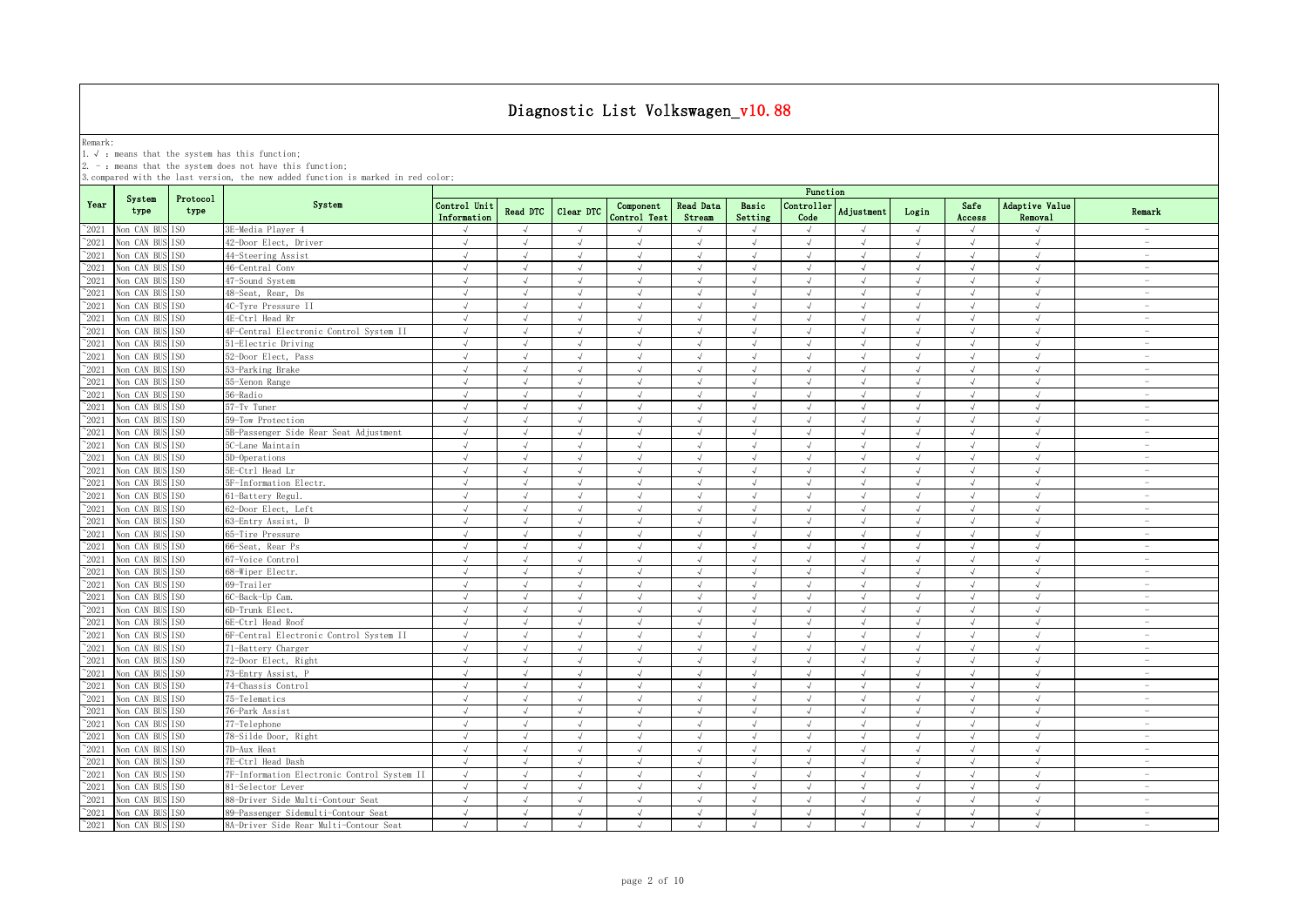Remark:<br>1.√ : means that the system has this function;<br>2. - : means that the system does not have this function;

|                |                      |                  |                                          | Function                    |               |            |                           |                            |                  |                    |                         |            |                |                           |                                    |
|----------------|----------------------|------------------|------------------------------------------|-----------------------------|---------------|------------|---------------------------|----------------------------|------------------|--------------------|-------------------------|------------|----------------|---------------------------|------------------------------------|
| Year           | System<br>type       | Protocol<br>type | System                                   | Control Unit<br>Information | Read DTC      | Clear DTC  | Component<br>Control Test | <b>Read Data</b><br>Stream | Basic<br>Setting | Controller<br>Code | Adjustment              | Login      | Safe<br>Access | Adaptive Value<br>Removal | Remark                             |
| $^{\sim}$ 2021 | Non CAN BUS ISO      |                  | 8D-Passenger Siderear Multi-Contour Seat |                             | $\mathcal{A}$ | $\sqrt{ }$ |                           |                            | $\sqrt{ }$       | $\sqrt{ }$         |                         | $\sqrt{ }$ |                |                           | $\overline{\phantom{a}}$           |
| $^{\sim}2021$  | Non CAN BUS          | TS <sub>0</sub>  | 8F-Front Left Safety Belt Tensioner      | $\sqrt{ }$                  | $\sqrt{ }$    | $\sqrt{ }$ | $\sqrt{ }$                | $\sqrt{ }$                 | $\sqrt{ }$       | $\sqrt{ }$         | $\sqrt{ }$              | $\sqrt{ }$ | $\sqrt{ }$     | $\sqrt{ }$                | $\sim$                             |
| $^{\sim}2021$  | Non CAN BUS          | TS <sub>0</sub>  | 90-Safety Belt Tensioner, Front Right    | $\sqrt{ }$                  | $\sqrt{ }$    | $\sqrt{ }$ | $\sqrt{ }$                | $\sqrt{ }$                 | $\sqrt{ }$       | $\sqrt{ }$         | $\sqrt{ }$              | $\sqrt{ }$ | $\sqrt{ }$     | $\sqrt{ }$                | $\overline{\phantom{a}}$           |
| $^{\sim}2021$  | Non CAN BUS          | KWP 2000         | $01$ -Engine                             | $\sqrt{ }$                  | $\sqrt{ }$    | $\sqrt{ }$ | $\sqrt{ }$                | $\sqrt{ }$                 | $\sqrt{ }$       | $\sqrt{ }$         | $\sqrt{ }$              | $\sqrt{ }$ | $\sqrt{ }$     | $\sqrt{ }$                | $\overline{\phantom{a}}$           |
| $^{\sim}2021$  | Non CAN BUS          | KWP 2000         | 02-Auto Trans                            | $\sqrt{ }$                  | $\sqrt{ }$    | $\sqrt{ }$ | $\sqrt{ }$                | $\sqrt{ }$                 | $\sqrt{ }$       | $\sqrt{ }$         | $\sqrt{ }$              | $\sqrt{ }$ | $\sqrt{ }$     | $\sqrt{ }$                | $\hspace{0.1mm}-\hspace{0.1mm}$    |
| $^{\sim}2021$  | Non CAN BUS          | KWP 2000         | 03-ABS Brakes                            | $\sqrt{ }$                  | $\sqrt{ }$    | $\sqrt{ }$ | $\sqrt{ }$                | $\sqrt{ }$                 | $\sqrt{ }$       | $\sqrt{ }$         | $\sqrt{ }$              | $\sqrt{ }$ | $\sqrt{ }$     | $\sqrt{ }$                | $\overline{\phantom{a}}$           |
| $^{\sim}2021$  | Non CAN BUS          | WP 2000          | 05-Acc/Start Auth                        | $\sqrt{ }$                  | $\sqrt{ }$    | $\sqrt{ }$ | $\sqrt{ }$                | J                          | $\sqrt{ }$       | $\sqrt{ }$         | $\sqrt{ }$              | $\sqrt{ }$ | $\sqrt{ }$     | $\sqrt{ }$                | $\sim$                             |
| 2021           | Non CAN BUS          | KWP 2000         | 06-Seat Mem Pass                         | $\sqrt{ }$                  | $\sqrt{ }$    | $\sqrt{ }$ | J                         | $\sqrt{ }$                 | $\sqrt{ }$       | $\sqrt{ }$         | $\sqrt{ }$              | $\sqrt{ }$ | $\sqrt{ }$     | $\sqrt{ }$                | $\sim$                             |
| 2021           | Non CAN BUS          | KWP 2000         | 07-Control Head                          | $\sqrt{ }$                  | $\mathcal{L}$ | $\sqrt{ }$ |                           |                            | $\mathcal{A}$    | $\sqrt{ }$         | $\mathcal{L}$           | $\sqrt{ }$ | $\sqrt{ }$     | $\mathcal{N}$             | $\overline{\phantom{a}}$           |
| 2021           | Non CAN BUS          | KWP 2000         | 08-Auto Hvac                             | $\sqrt{ }$                  | $\sqrt{ }$    | $\sqrt{ }$ | $\sqrt{ }$                | $\sqrt{ }$                 | $\sqrt{ }$       | $\sqrt{ }$         | $\sqrt{ }$              | $\sqrt{ }$ | $\sqrt{ }$     | $\sqrt{ }$                | $\overline{\phantom{a}}$           |
| 2021           | Non CAN BUS          | KWP 2000         | 09-Cent. Elect.                          | $\sqrt{ }$                  | $\sqrt{ }$    | $\sqrt{ }$ | $\sqrt{ }$                | $\sqrt{ }$                 | $\sqrt{ }$       | $\sqrt{ }$         | $\sqrt{ }$              | $\sqrt{ }$ | $\sqrt{ }$     | $\sqrt{ }$                | $\overline{\phantom{m}}$           |
| $^{\sim}$ 2021 | Non CAN BUS          | KWP 2000         | 0D-Silde Door, Left                      | $\sqrt{ }$                  | $\sqrt{ }$    | $\sqrt{ }$ | $\sqrt{ }$                | $\sqrt{ }$                 | $\sqrt{ }$       | $\sqrt{ }$         | $\lambda$               | $\sqrt{ }$ | $\sqrt{ }$     | $\sqrt{ }$                | $\overline{\phantom{0}}$           |
| $^{\sim}2021$  | Non CAN BUS          | KWP 2000         | OE-Media Plaver 1                        | $\sqrt{ }$                  | $\sqrt{ }$    | $\sqrt{ }$ | $\sqrt{ }$                | $\sqrt{ }$                 | $\sqrt{ }$       | $\sqrt{ }$         | $\sqrt{ }$              | $\sqrt{ }$ | $\sqrt{ }$     | $\sqrt{ }$                | $\overline{\phantom{a}}$           |
| $^{\sim}$ 2021 | Non CAN BUS          | KWP 2000         | OF-Digital Radio                         | $\sqrt{ }$                  | $\sqrt{ }$    | $\sqrt{ }$ | $\sqrt{ }$                | $\sqrt{ }$                 | $\sqrt{ }$       | $\sqrt{ }$         | $\sqrt{ }$              | $\sqrt{ }$ | $\sqrt{ }$     | $\sqrt{ }$                | $\sim$                             |
| $\degree$ 2021 | Non CAN BUS          | <b>KWP 2000</b>  | 10-Park/Steer Assist                     | $\sqrt{ }$                  | $\sqrt{ }$    | $\sqrt{ }$ | $\sqrt{ }$                | $\sqrt{ }$                 | $\sqrt{ }$       | $\sqrt{ }$         | $\sqrt{ }$              | $\sqrt{ }$ | $\sqrt{ }$     | $\sqrt{ }$                | $\sim$                             |
| $\degree$ 2021 | Non CAN BUS          | KWP 2000         | 11-engine II                             | $\sqrt{ }$                  | $\sqrt{ }$    | $\sqrt{ }$ | $\sqrt{ }$                | $\sqrt{ }$                 | $\sqrt{ }$       | $\sqrt{ }$         | $\lambda$               | $\sqrt{ }$ | $\sqrt{ }$     | $\sqrt{ }$                | $\overline{\phantom{a}}$           |
| $^{\sim}2021$  | Non CAN BUS          | KWP 2000         | 13-Auto Dist. Reg                        | $\sqrt{ }$                  | $\sqrt{ }$    | $\sqrt{ }$ | $\sqrt{ }$                | $\sqrt{ }$                 | $\sqrt{ }$       | $\sqrt{ }$         | $\sqrt{ }$              | $\sqrt{ }$ | $\sqrt{ }$     | $\sqrt{ }$                | $\sim$                             |
| $^{\sim}2021$  | Non CAN BU           | KWP 2000         | 14-Susp. Elect                           | $\sqrt{ }$                  | $\sqrt{ }$    | $\sqrt{ }$ | $\sqrt{ }$                | $\sqrt{ }$                 | $\sqrt{ }$       | $\sqrt{ }$         | $\sqrt{ }$              | $\sqrt{ }$ | $\sqrt{ }$     | $\sqrt{ }$                | $\overline{\phantom{a}}$           |
| $^{\sim}2021$  | Non CAN BUS          | KWP 2000         | 15-Airbag                                | $\sqrt{ }$                  | $\sqrt{ }$    | $\sqrt{ }$ | $\sqrt{ }$                | $\sqrt{ }$                 | $\sqrt{ }$       | $\sqrt{ }$         | $\sqrt{ }$              | $\sqrt{ }$ | $\sqrt{ }$     | $\sqrt{ }$                | $\overline{\phantom{a}}$           |
| $^{\sim}2021$  | Non CAN BUS          | KWP 2000         | 16-Steering Wheel                        | $\sqrt{ }$                  | $\sqrt{ }$    | $\sqrt{ }$ | $\sqrt{ }$                | $\sqrt{ }$                 | $\sqrt{ }$       | $\sqrt{ }$         | $\sqrt{ }$              | $\sqrt{ }$ | $\sqrt{ }$     | $\sqrt{ }$                | $\overline{\phantom{a}}$           |
| $^{\sim}2021$  | Non CAN BUS          | WP 2000          | 17-Instruments                           | $\sqrt{ }$                  | $\sqrt{ }$    | $\sqrt{ }$ | $\sqrt{ }$                | $\sqrt{ }$                 | $\sqrt{ }$       | $\sqrt{ }$         | $\sqrt{ }$              | $\sqrt{ }$ | $\sqrt{ }$     | $\sqrt{ }$                | $\sim$                             |
| $\degree$ 2021 | Non CAN BUS          | KWP 2000         | 18-Aux. Heat                             | $\sqrt{ }$                  | $\sqrt{ }$    | $\sqrt{ }$ | $\sqrt{ }$                | $\sqrt{ }$                 | $\sqrt{ }$       | $\sqrt{ }$         | $\sqrt{ }$              | $\sqrt{ }$ | $\sqrt{ }$     | $\sqrt{ }$                | $\sim$                             |
| 2021           | Non CAN BUS          | KWP 2000         | 19-CAN Gateway                           | $\sqrt{ }$                  | $\sqrt{ }$    | $\sqrt{ }$ | $\sqrt{ }$                | $\sqrt{ }$                 | $\sqrt{ }$       | $\sqrt{ }$         | $\sqrt{ }$              | $\sqrt{ }$ | $\sqrt{ }$     | $\sqrt{ }$                | $\sim$                             |
| $^{\circ}2021$ | Non CAN BUS          | KWP 2000         | 1B-Active Steering                       | $\sqrt{ }$                  |               |            |                           |                            |                  | $\sqrt{ }$         |                         |            |                | $\sqrt{ }$                | $\overline{\phantom{a}}$           |
| 2021           | Non CAN BUS          | KWP 2000         | 1C-Position Sensing                      | J                           | $\mathcal{L}$ |            |                           |                            | $\sqrt{ }$       | $\sqrt{ }$         |                         | J          |                | $\sqrt{ }$                | $\overline{\phantom{a}}$           |
| 2021           | Non CAN BUS          | KWP 2000         | 1D-Driver Ident.                         | $\sqrt{ }$                  |               | $\sqrt{ }$ | $\sqrt{ }$                |                            | $\mathcal{L}$    | $\mathcal{N}$      |                         | $\sqrt{ }$ | J              | $\mathcal{N}$             | $\overline{\phantom{a}}$           |
| $^{\sim}$ 2021 | Non CAN BUS          | KWP 2000         | 1E-Media Player 2                        | $\sqrt{ }$                  |               | $\sqrt{ }$ |                           |                            | J                | $\sqrt{ }$         |                         | $\sqrt{ }$ | $\sqrt{ }$     | $\sqrt{ }$                | $\overline{\phantom{a}}$           |
| $^{\sim}2021$  | Non CAN BUS          | <b>KWP 2000</b>  | 1F-Sat. Tuner                            | $\sqrt{ }$                  | $\sqrt{ }$    | $\sqrt{ }$ | $\sqrt{ }$                | $\sqrt{ }$                 | $\sqrt{ }$       | $\sqrt{ }$         | $\sqrt{ }$              | $\sqrt{ }$ | $\sqrt{ }$     | $\sqrt{ }$                | $\sim$                             |
| $^{\sim}$ 2021 | Non CAN BUS          | <b>KWP 2000</b>  | 20-High Beam Assist                      | $\sqrt{ }$                  | $\sqrt{ }$    | $\sqrt{ }$ | $\sqrt{ }$                | $\sqrt{ }$                 | $\sqrt{ }$       | $\sqrt{ }$         | $\lambda$               | $\sqrt{ }$ | $\sqrt{ }$     | $\sqrt{ }$                | $\sim$                             |
| $^{\sim}2021$  | Non CAN BUS          | <b>KWP 2000</b>  | 21-engine III                            | $\sqrt{ }$                  | $\sqrt{ }$    | $\sqrt{ }$ | $\sqrt{ }$                | $\sqrt{ }$                 | $\sqrt{ }$       | $\sqrt{ }$         | $\sqrt{ }$              | $\sqrt{ }$ | $\sqrt{ }$     | $\sqrt{ }$                | $\sim$                             |
| $^{\sim}$ 2021 | Non CAN BUS          | KWP 2000         | $22 - Awd$                               | $\sqrt{ }$                  | $\sqrt{ }$    | $\sqrt{ }$ | $\sqrt{ }$                | $\sqrt{ }$                 | $\sqrt{ }$       | $\sqrt{ }$         | $\mathcal{A}$           | $\sqrt{ }$ | $\sqrt{ }$     | $\sqrt{ }$                | $\overline{\phantom{a}}$           |
| $\degree$ 2021 | Non CAN BUS          | <b>KWP 2000</b>  | 23-Brake Booster                         | $\sqrt{ }$                  | $\sqrt{ }$    | $\sqrt{ }$ | $\sqrt{ }$                | $\sqrt{ }$                 | $\sqrt{ }$       | $\sqrt{ }$         | $\sqrt{ }$              | $\sqrt{ }$ | $\sqrt{ }$     | $\sqrt{ }$                | $\sim$                             |
| $^{\sim}2021$  | Non CAN BUS          | <b>KWP 2000</b>  | 25-Immobilizer                           | $\sqrt{ }$                  | $\sqrt{ }$    | $\sqrt{ }$ | $\sqrt{ }$                | $\sqrt{ }$                 | $\sqrt{ }$       | $\sqrt{ }$         | $\sqrt{ }$              | $\sqrt{ }$ | $\sqrt{ }$     | $\sqrt{ }$                | $\overline{\phantom{a}}$           |
| $^{\sim}2021$  | Non CAN BUS          | <b>KWP 2000</b>  | 26-Auto Roof                             | $\sqrt{ }$                  | $\sqrt{ }$    | $\sqrt{ }$ | $\sqrt{ }$                | $\sqrt{ }$                 | $\sqrt{ }$       | $\sqrt{ }$         | $\sqrt{ }$              | $\sqrt{ }$ | $\sqrt{ }$     | $\sqrt{ }$                | $\overline{\phantom{a}}$           |
| $^{\sim}2021$  | Non CAN BUS          | KWP 2000         | 27-Ctrl Head, Rear                       | $\sqrt{ }$                  | $\mathcal{A}$ | $\sqrt{ }$ | $\sqrt{ }$                | $\sqrt{ }$                 | $\sqrt{ }$       | $\sqrt{ }$         | $\mathcal{A}$           | $\sqrt{ }$ | $\sqrt{ }$     | $\sqrt{ }$                | $\overline{\phantom{a}}$           |
| $\degree$ 2021 | Non CAN BUS          | WP 2000          | 28-Hvac, Rear                            | $\sqrt{ }$                  | $\sqrt{ }$    | $\sqrt{ }$ | $\sqrt{ }$                | $\sqrt{ }$                 | $\sqrt{ }$       | $\sqrt{ }$         | $\sqrt{ }$              | $\sqrt{ }$ | $\sqrt{ }$     | $\sqrt{ }$                | $\overline{\phantom{a}}$           |
| $^{\sim}2021$  | Non CAN BUS          | WP 2000          | 29-Left Light                            | $\sqrt{ }$                  | $\sqrt{ }$    | $\sqrt{ }$ | $\sqrt{ }$                | $\sqrt{ }$                 | $\sqrt{ }$       | $\sqrt{ }$         | $\sqrt{ }$              | $\sqrt{ }$ | $\sqrt{ }$     | $\sqrt{ }$                | $\sim$                             |
| $^{\sim}2021$  | Non CAN BUS          | WP 2000          | 2B-Steering column lock                  | $\sqrt{ }$                  | $\sqrt{ }$    | $\sqrt{ }$ | $\sqrt{ }$                | $\sqrt{ }$                 | $\sqrt{ }$       | $\sqrt{ }$         | $\sqrt{ }$              | $\sqrt{ }$ | $\sqrt{}$      | $\sqrt{ }$                | $\hspace{0.1mm}-\hspace{0.1mm}$    |
| 2021           | Non CAN BUS          | WP 2000          | 2D-Intercom                              | $\sqrt{ }$                  | $\mathcal{L}$ | $\sqrt{ }$ |                           |                            | $\mathcal{A}$    | $\sqrt{ }$         | $\cdot$                 | $\sqrt{ }$ | $\sqrt{ }$     | $\mathcal{N}$             | $\overline{\phantom{a}}$           |
| 2021           | Non CAN BUS          | KWP 2000         | 2E-Media Player 3                        | $\sqrt{ }$                  | $\sqrt{ }$    | $\sqrt{ }$ | $\sqrt{ }$                | $\sqrt{ }$                 | $\sqrt{ }$       | $\sqrt{ }$         | $\sqrt{ }$              | $\sqrt{ }$ | $\sqrt{ }$     | $\sqrt{ }$                | $\overline{\phantom{a}}$           |
| 2021           | Non CAN BUS          | KWP 2000         | 2F-Digital Tv                            | $\sqrt{ }$                  | $\sqrt{ }$    | $\sqrt{ }$ | $\sqrt{ }$                | J                          | $\sqrt{ }$       | $\sqrt{ }$         | $\sqrt{ }$              | $\sqrt{ }$ | $\sqrt{ }$     | $\sqrt{ }$                | $\overline{\phantom{m}}$           |
| $^{\sim}2021$  | Non CAN BUS          | KWP 2000         | 31-Engine System-Others                  | $\sqrt{ }$                  | $\mathcal{A}$ | $\sqrt{ }$ | $\sqrt{ }$                | $\sqrt{ }$                 | $\sqrt{ }$       | $\sqrt{ }$         | $\mathcal{A}$           | $\sqrt{ }$ | $\sqrt{ }$     | $\sqrt{ }$                | $\overline{\phantom{m}}$           |
| $^{\sim}2021$  | Non CAN BUS          | KWP 2000         | 32-Differential Locks                    | $\sqrt{ }$                  | $\sqrt{ }$    | $\sqrt{ }$ | $\sqrt{ }$                | $\sqrt{ }$                 | $\sqrt{ }$       | $\sqrt{ }$         | $\lambda$               | $\sqrt{ }$ | $\sqrt{ }$     | $\sqrt{ }$                | $\overline{\phantom{0}}$           |
| $^{\sim}$ 2021 | Non CAN BUS          | KWP 2000         | 34-Level Control                         | $\sqrt{ }$                  | $\sqrt{ }$    | $\sqrt{ }$ | $\sqrt{ }$                | $\sqrt{ }$                 | $\sqrt{ }$       | $\sqrt{ }$         | $\sqrt{ }$              | $\sqrt{ }$ | $\sqrt{ }$     | $\sqrt{ }$                | $\overline{\phantom{a}}$           |
| $\degree$ 2021 | Non CAN BUS          | <b>KWP 2000</b>  | 36-Seat Mem Drvr                         | $\sqrt{ }$                  | $\sqrt{ }$    | $\sqrt{ }$ | $\sqrt{ }$                | $\sqrt{ }$<br>$\sqrt{ }$   | $\sqrt{ }$       | $\sqrt{ }$         | $\sqrt{ }$<br>$\lambda$ | $\sqrt{ }$ | $\sqrt{ }$     | $\sqrt{ }$                | $\sim$<br>$\overline{\phantom{a}}$ |
| $^{\sim}$ 2021 | Non CAN BU           | KWP 2000         | 37-Navigation                            | $\sqrt{ }$                  | $\sqrt{ }$    | $\sqrt{ }$ | $\sqrt{ }$                |                            | $\sqrt{ }$       | $\sqrt{ }$         |                         | $\sqrt{ }$ | $\sqrt{ }$     | $\sqrt{ }$                |                                    |
| $\degree$ 2021 | Non CAN BUS KWP 2000 |                  | 38-Roof Electronics                      | $\sqrt{ }$                  | $\sqrt{ }$    | $\sqrt{ }$ | $\sqrt{ }$                | $\sqrt{ }$                 | $\sqrt{ }$       | $\sqrt{ }$         | $\sqrt{ }$              | $\sqrt{ }$ | $\sqrt{ }$     | $\sqrt{ }$                | $\overline{\phantom{a}}$           |
| $^{\sim}$ 2021 | Non CAN BUS KWP 2000 |                  | 39-Right Light                           | $\sqrt{ }$                  | $\mathcal{A}$ | $\sqrt{ }$ | $\sqrt{ }$                | $\sqrt{ }$                 | $\sqrt{ }$       | $\mathcal{L}$      | $\sqrt{ }$              | $\sqrt{ }$ | $\sqrt{ }$     | $\sqrt{ }$                | $\sim$                             |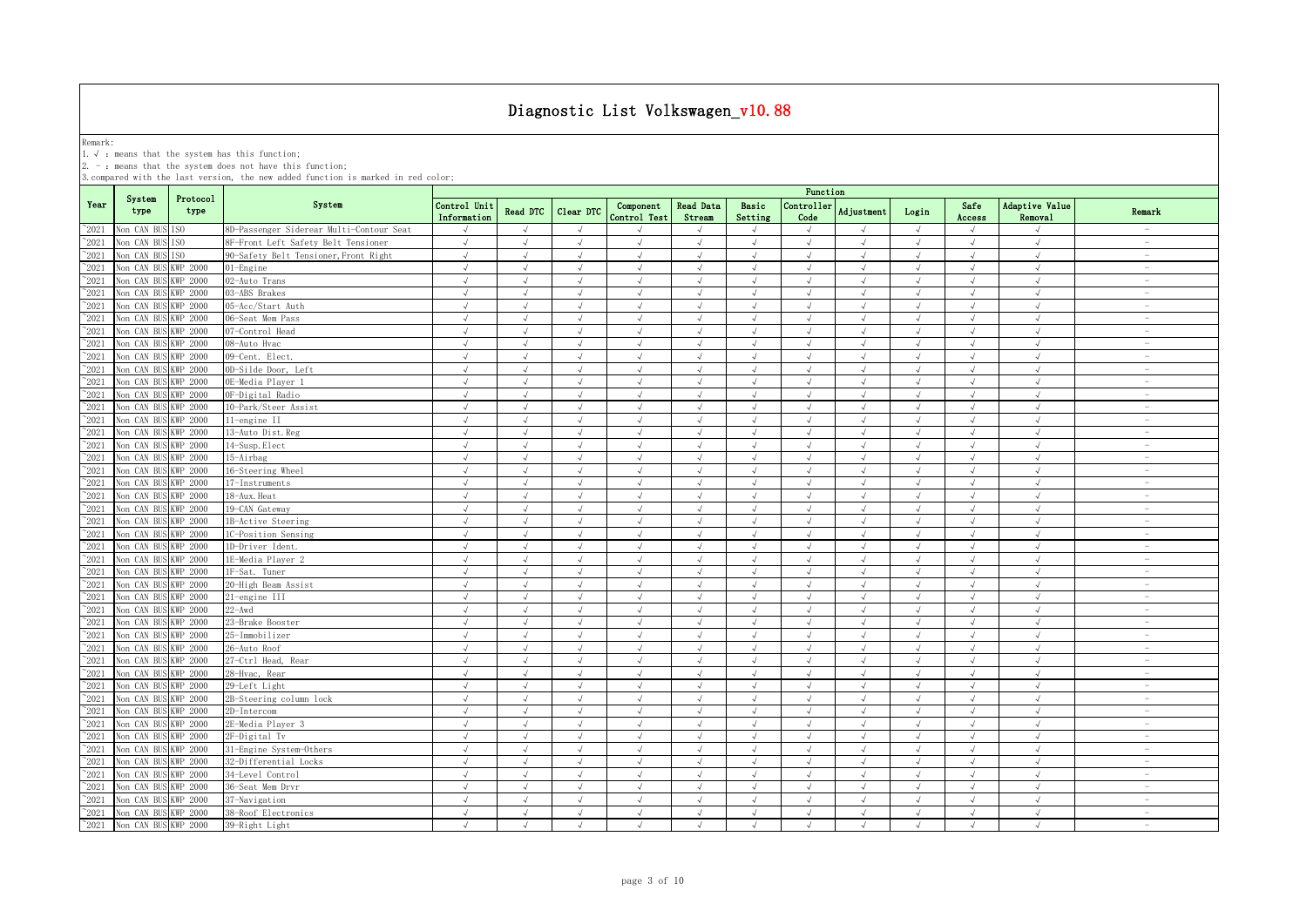Remark:<br>1.√ : means that the system has this function;<br>2. - : means that the system does not have this function;

|                |                      |                  |                                             | Function                    |               |               |                           |                            |                  |                    |               |            |                |                                  |                                 |
|----------------|----------------------|------------------|---------------------------------------------|-----------------------------|---------------|---------------|---------------------------|----------------------------|------------------|--------------------|---------------|------------|----------------|----------------------------------|---------------------------------|
| Year           | System<br>type       | Protocol<br>type | System                                      | Control Unit<br>Information | Read DTC      | Clear DTC     | Component<br>Control Test | <b>Read Data</b><br>Stream | Basic<br>Setting | Controller<br>Code | Adjustment    | Login      | Safe<br>Access | <b>Adaptive Value</b><br>Removal | Remark                          |
| $^{\sim}$ 2021 | Non CAN BUS KWP 2000 |                  | 3B-Sensor Electronic Equipment              |                             | $\mathcal{L}$ | $\sqrt{ }$    |                           |                            | $\sqrt{ }$       |                    |               | $\sqrt{ }$ |                |                                  |                                 |
| $^{\sim}$ 2021 | Non CAN BUS KWP 2000 |                  | 3C-Lane Change                              | $\sqrt{ }$                  | $\sqrt{ }$    | $\sqrt{ }$    | $\sqrt{ }$                | $\sqrt{ }$                 | $\sqrt{ }$       | $\sqrt{ }$         | $\sqrt{ }$    | $\sqrt{ }$ | $\sqrt{ }$     | $\sqrt{ }$                       | $\sim$                          |
| $^{\sim}$ 2021 | Non CAN BUS KWP 2000 |                  | 3D-Special Function                         | $\sqrt{ }$                  | $\sqrt{ }$    | $\sqrt{ }$    | $\sqrt{ }$                | $\sqrt{ }$                 | $\sqrt{ }$       | $\sqrt{ }$         | $\sqrt{ }$    | $\sqrt{ }$ | $\sqrt{ }$     | $\sqrt{ }$                       | $\overline{\phantom{0}}$        |
| $^{\sim}2021$  | Non CAN BUS KWP 2000 |                  | 3E-Media Player 4                           | $\sqrt{ }$                  | $\sqrt{ }$    | $\sqrt{ }$    | $\sqrt{ }$                | $\sqrt{ }$                 | $\sqrt{ }$       | $\sqrt{ }$         | $\sqrt{ }$    | $\sqrt{ }$ | $\sqrt{ }$     | $\sqrt{ }$                       | $\overline{\phantom{a}}$        |
| $\degree$ 2021 | Non CAN BUS KWP 2000 |                  | 42-Door Elect, Driver                       | $\sqrt{ }$                  | $\sqrt{ }$    | $\sqrt{ }$    | $\sqrt{ }$                | $\sqrt{ }$                 | $\sqrt{ }$       | $\sqrt{ }$         | $\sqrt{ }$    | $\sqrt{ }$ | $\sqrt{ }$     | $\sqrt{ }$                       | $\sim$                          |
| $^{\sim}$ 2021 | Non CAN BUS KWP 2000 |                  | 44-Steering Assist                          | $\sqrt{ }$                  | $\sqrt{ }$    | $\sqrt{ }$    | $\sqrt{ }$                | $\sqrt{ }$                 | $\sqrt{ }$       | $\sqrt{ }$         | $\sqrt{ }$    | $\sqrt{ }$ | $\sqrt{ }$     | $\sqrt{2}$                       | $\overline{\phantom{a}}$        |
| $^{\circ}2021$ | Non CAN BUS KWP 2000 |                  | 46-Central Conv                             | $\sqrt{ }$                  | $\sqrt{ }$    | $\sqrt{ }$    | $\sqrt{ }$                | $\sqrt{ }$                 | $\sqrt{}$        | $\sqrt{ }$         | $\sqrt{ }$    | $\sqrt{ }$ | $\sqrt{ }$     | $\sqrt{ }$                       | $\sim$                          |
| $^{\sim}$ 2021 | Non CAN BUS KWP 2000 |                  | 47-Sound System                             | J                           | $\sqrt{ }$    | $\sqrt{ }$    | $\sqrt{ }$                | $\sqrt{ }$                 | $\sqrt{ }$       | $\sqrt{ }$         | $\sqrt{ }$    | $\sqrt{ }$ | $\sqrt{ }$     | $\sqrt{ }$                       | $\sim$                          |
| $^{\circ}2021$ | Non CAN BUS KWP 2000 |                  | 48-Seat, Rear, Ds                           | J                           | $\mathcal{L}$ | J             | $\sqrt{ }$                |                            | $\sqrt{ }$       | $\sqrt{ }$         | $\mathcal{L}$ | $\sqrt{ }$ | $\sqrt{ }$     | $\sqrt{ }$                       | $\equiv$                        |
| $^{\circ}2021$ | Non CAN BUS KWP 2000 |                  | 4C-Tyre Pressure II                         | $\sqrt{ }$                  | $\sqrt{ }$    | $\sqrt{ }$    | $\sqrt{ }$                | $\sqrt{ }$                 | $\sqrt{ }$       | $\sqrt{ }$         | $\sqrt{ }$    | $\sqrt{ }$ | $\sqrt{ }$     | $\sqrt{ }$                       | $\overline{\phantom{a}}$        |
| $^{\sim}$ 2021 | Non CAN BUS KWP 2000 |                  | 4E-Ctrl Head Rr                             | $\sqrt{ }$                  | $\sqrt{ }$    | $\sqrt{ }$    | $\sqrt{ }$                |                            | $\sqrt{ }$       | $\sqrt{ }$         | $\sqrt{ }$    | $\sqrt{ }$ | $\sqrt{ }$     | $\sqrt{ }$                       | $\overline{\phantom{m}}$        |
| $^{\sim}$ 2021 | Non CAN BUS KWP 2000 |                  | 4F-Central Electronic Control System II     | $\sqrt{ }$                  | $\sqrt{ }$    | $\sqrt{ }$    | $\sqrt{ }$                | $\sqrt{ }$                 | $\sqrt{ }$       | $\sqrt{ }$         | $\lambda$     | $\sqrt{ }$ | $\sqrt{ }$     | $\sqrt{ }$                       | $\overline{\phantom{0}}$        |
| $^{\sim}$ 2021 | Non CAN BUS KWP 2000 |                  | 51-Electric Driving                         | $\sqrt{ }$                  | $\sqrt{ }$    | $\sqrt{ }$    | $\sqrt{ }$                | $\sqrt{ }$                 | $\sqrt{ }$       | $\sqrt{ }$         | $\sqrt{ }$    | $\sqrt{ }$ | $\sqrt{ }$     | $\sqrt{ }$                       | $\overline{\phantom{a}}$        |
| $^{\sim}2021$  | Non CAN BUS KWP 2000 |                  | 52-Door Elect, Pass                         | $\sqrt{ }$                  | $\sqrt{ }$    | $\sqrt{ }$    | $\sqrt{ }$                | $\sqrt{ }$                 | $\sqrt{ }$       | $\sqrt{ }$         | $\sqrt{ }$    | $\sqrt{ }$ | $\sqrt{ }$     | $\sqrt{ }$                       | $\sim$                          |
| $^{\sim}$ 2021 | Non CAN BUS KWP 2000 |                  | 53-Parking Brake                            | $\sqrt{ }$                  | $\sqrt{ }$    | $\sqrt{ }$    | $\sqrt{ }$                | $\sqrt{ }$                 | $\sqrt{ }$       | $\sqrt{ }$         | $\sqrt{ }$    | $\sqrt{ }$ | $\sqrt{ }$     | $\sqrt{ }$                       | $\sim$                          |
| $^{\sim}$ 2021 | Non CAN BUS KWP 2000 |                  | 55-Xenon Range                              | $\sqrt{ }$                  | $\sqrt{ }$    | $\sqrt{ }$    | $\sqrt{ }$                | $\sqrt{ }$                 | $\sqrt{ }$       | $\sqrt{ }$         | $\lambda$     | $\sqrt{ }$ | $\sqrt{ }$     | $\sqrt{ }$                       | $\sim$                          |
| $^{\sim}$ 2021 | Non CAN BUS KWP 2000 |                  | 56-Radio                                    | $\sqrt{ }$                  | $\sqrt{ }$    | $\sqrt{ }$    | $\sqrt{ }$                | $\sqrt{ }$                 | $\sqrt{ }$       | $\sqrt{ }$         | $\sqrt{ }$    | $\sqrt{ }$ | $\sqrt{ }$     | $\sqrt{ }$                       | $\sim$                          |
| $^{\sim}2021$  | Non CAN BUS KWP 2000 |                  | 57-Tv Tuner                                 | $\sqrt{ }$                  | $\sqrt{ }$    | $\sqrt{ }$    | $\sqrt{ }$                | $\sqrt{ }$                 | $\sqrt{ }$       | $\sqrt{ }$         | $\sqrt{ }$    | $\sqrt{ }$ | $\sqrt{ }$     | $\sqrt{ }$                       | $\overline{\phantom{a}}$        |
| $^{\sim}$ 2021 | Non CAN BUS KWP 2000 |                  | 59-Tow Protection                           | $\sqrt{ }$                  | $\sqrt{ }$    | $\sqrt{ }$    | $\sqrt{ }$                | $\sqrt{ }$                 | $\sqrt{ }$       | $\sqrt{ }$         | $\sqrt{ }$    | $\sqrt{ }$ | $\sqrt{ }$     | $\sqrt{ }$                       | $\overline{\phantom{a}}$        |
| $^{\sim}2021$  | Non CAN BUS KWP 2000 |                  | 5B-Passenger Side Rear Seat Adjustment      | $\sqrt{ }$                  | $\sqrt{ }$    | $\sqrt{ }$    | $\sqrt{ }$                | $\sqrt{ }$                 | $\sqrt{ }$       | $\sqrt{ }$         | $\sqrt{ }$    | $\sqrt{ }$ | $\sqrt{ }$     | $\sqrt{ }$                       | $\overline{\phantom{a}}$        |
| $^{\sim}$ 2021 | Non CAN BUS KWP 2000 |                  | 5C-Lane Maintain                            | $\sqrt{ }$                  | $\sqrt{ }$    | $\sqrt{ }$    | $\sqrt{ }$                | $\sqrt{ }$                 | $\sqrt{ }$       | $\sqrt{ }$         | $\sqrt{ }$    | $\sqrt{ }$ | $\sqrt{ }$     | $\sqrt{ }$                       | $\sim$                          |
| $^{\sim}$ 2021 | Non CAN BUS KWP 2000 |                  | 5D-Operations                               | $\sqrt{ }$                  | $\sqrt{ }$    | $\sqrt{ }$    | $\sqrt{ }$                | $\sqrt{ }$                 | $\sqrt{ }$       | $\sqrt{ }$         | $\sqrt{ }$    | $\sqrt{ }$ | $\sqrt{ }$     | $\sqrt{ }$                       | $\sim$                          |
| $^{\sim}$ 2021 | Non CAN BUS KWP 2000 |                  | 5E-Ctrl Head Lr                             | $\sqrt{ }$                  | $\sqrt{ }$    | $\sqrt{ }$    | $\sqrt{ }$                | $\sqrt{ }$                 | $\sqrt{ }$       | $\sqrt{ }$         | $\sqrt{ }$    | $\sqrt{ }$ | $\sqrt{ }$     | $\sqrt{ }$                       | $\overline{\phantom{a}}$        |
| $^{\circ}2021$ | Non CAN BUS KWP 2000 |                  | 5F-Information Electr.                      |                             |               |               |                           |                            | J                |                    |               |            |                |                                  | $\overline{\phantom{a}}$        |
| $^{\sim}$ 2021 | Non CAN BUS KWP 2000 |                  | 61-Battery Regul.                           |                             | $\cdot$       |               | J                         |                            | J                |                    |               | J          |                |                                  | $\overline{\phantom{a}}$        |
| $^{\sim}2021$  | Non CAN BUS KWP 2000 |                  | 62-Door Elect, Left                         |                             | $\sqrt{ }$    | $\mathcal{L}$ | $\mathcal{L}$             |                            | J                | $\sqrt{ }$         |               | $\sqrt{ }$ |                | $\sqrt{ }$                       | $\overline{\phantom{a}}$        |
| $^{\sim}2021$  | Non CAN BUS KWP 2000 |                  | 63-Entry Assist, D                          |                             | $\sqrt{ }$    | $\sqrt{ }$    |                           |                            | J                | $\sqrt{ }$         |               | $\sqrt{ }$ | $\sqrt{ }$     | $\sqrt{ }$                       | $\overline{\phantom{a}}$        |
| $^{\sim}$ 2021 | Non CAN BUS KWP 2000 |                  | 65-Tire Pressure                            | $\sqrt{ }$                  | $\sqrt{ }$    | $\sqrt{ }$    | $\sqrt{ }$                | $\sqrt{ }$                 | $\sqrt{ }$       | $\sqrt{ }$         | $\sqrt{ }$    | $\sqrt{ }$ | $\sqrt{ }$     | $\sqrt{ }$                       | $\sim$                          |
| $^{\sim}2021$  | Non CAN BUS KWP 2000 |                  | 66-Seat, Rear Ps                            | $\sqrt{ }$                  | $\sqrt{ }$    | $\sqrt{ }$    | $\sqrt{ }$                | $\sqrt{ }$                 | $\sqrt{ }$       | $\sqrt{ }$         | $\sqrt{ }$    | $\sqrt{ }$ | $\sqrt{ }$     | $\sqrt{ }$                       | $\sim$                          |
| $^{\sim}$ 2021 | Non CAN BUS KWP 2000 |                  | 67-Voice Control                            | $\sqrt{ }$                  | $\sqrt{ }$    | $\sqrt{ }$    | $\sqrt{ }$                | $\sqrt{ }$                 | $\sqrt{ }$       | $\sqrt{ }$         | $\sqrt{ }$    | $\sqrt{ }$ | $\sqrt{ }$     | $\sqrt{ }$                       | $\sim$                          |
| $^{\sim}2021$  | Non CAN BUS KWP 2000 |                  | 68-Wiper Electr.                            | $\sqrt{ }$                  | $\sqrt{ }$    | $\sqrt{ }$    | $\sqrt{ }$                | $\sqrt{ }$                 | $\sqrt{ }$       | $\sqrt{ }$         | $\sqrt{ }$    | $\sqrt{ }$ | $\sqrt{ }$     | $\sqrt{ }$                       | $\overline{\phantom{a}}$        |
| $^{\sim}$ 2021 | Non CAN BUS KWP 2000 |                  | 69-Trailer                                  | $\sqrt{ }$                  | $\sqrt{ }$    | $\sqrt{ }$    | $\sqrt{ }$                | $\sqrt{ }$                 | $\sqrt{ }$       | $\sqrt{ }$         | $\sqrt{ }$    | $\sqrt{ }$ | $\sqrt{ }$     | $\sqrt{ }$                       | $\sim$                          |
| $^{\sim}$ 2021 | Non CAN BUS KWP 2000 |                  | 6C-Back-Up Cam.                             | $\sqrt{ }$                  | $\sqrt{ }$    | $\sqrt{ }$    | $\sqrt{ }$                | $\sqrt{ }$                 | $\sqrt{ }$       | $\sqrt{ }$         | $\sqrt{ }$    | $\sqrt{ }$ | $\sqrt{ }$     | $\sqrt{ }$                       | $\overline{\phantom{a}}$        |
| $^{\sim}$ 2021 | Non CAN BUS KWP 2000 |                  | 6D-Trunk Elect.                             | $\sqrt{ }$                  | $\sqrt{ }$    | $\sqrt{ }$    | $\sqrt{ }$                | $\sqrt{ }$                 | $\sqrt{ }$       | $\sqrt{ }$         | $\sqrt{ }$    | $\sqrt{ }$ | $\sqrt{ }$     | $\sqrt{ }$                       | $\overline{\phantom{a}}$        |
| $^{\sim}$ 2021 | Non CAN BUS KWP 2000 |                  | 6E-Ctrl Head Roof                           | $\sqrt{ }$                  | $\sqrt{ }$    | $\sqrt{ }$    | $\sqrt{ }$                | $\sqrt{ }$                 | $\sqrt{ }$       | $\sqrt{ }$         | $\mathcal{A}$ | $\sqrt{ }$ | $\sqrt{ }$     | $\sqrt{ }$                       | $\overline{\phantom{a}}$        |
| $^{\sim}$ 2021 | Non CAN BUS KWP 2000 |                  | 6F-Central Electronic Control System II     | $\sqrt{ }$                  | $\sqrt{ }$    | $\sqrt{ }$    | $\sqrt{ }$                | $\sqrt{ }$                 | $\sqrt{ }$       | $\sqrt{ }$         | $\sqrt{ }$    | $\sqrt{ }$ | $\sqrt{ }$     | $\sqrt{ }$                       | $\overline{\phantom{a}}$        |
| $^{\sim}$ 2021 | Non CAN BUS KWP 2000 |                  | 71-Battery Charger                          | $\sqrt{ }$                  | $\sqrt{ }$    | $\sqrt{ }$    | $\sqrt{ }$                | $\sqrt{ }$                 | $\sqrt{ }$       | $\sqrt{ }$         | $\sqrt{ }$    | $\sqrt{ }$ | $\sqrt{ }$     | $\sqrt{ }$                       | $\sim$                          |
| $^{\sim}2021$  | Non CAN BUS KWP 2000 |                  | 72-Door Elect, Right                        | $\sqrt{ }$                  | $\sqrt{ }$    | $\sqrt{ }$    | $\sqrt{ }$                | $\sqrt{ }$                 | $\sqrt{ }$       | $\sqrt{ }$         | $\sqrt{ }$    | $\sqrt{ }$ | $\sqrt{ }$     | $\sqrt{2}$                       | $\hspace{0.1mm}-\hspace{0.1mm}$ |
| $^{\circ}2021$ | Non CAN BUS KWP 2000 |                  | 73-Entry Assist, P                          | J                           | $\sqrt{ }$    | $\sqrt{ }$    | $\mathcal{L}$             |                            | $\sqrt{ }$       | $\sqrt{ }$         |               | $\sqrt{ }$ | J              | $\sqrt{ }$                       | $\overline{\phantom{a}}$        |
| $^{\circ}2021$ | Non CAN BUS KWP 2000 |                  | 74-Chassis Control                          | $\sqrt{ }$                  | $\sqrt{ }$    | $\sqrt{ }$    | $\sqrt{ }$                | $\sqrt{ }$                 | $\sqrt{ }$       | $\sqrt{ }$         | $\sqrt{ }$    | $\sqrt{ }$ | $\sqrt{ }$     | $\sqrt{ }$                       | $\overline{\phantom{a}}$        |
| $^{\sim}$ 2021 | Non CAN BUS KWP 2000 |                  | 75-Telematics                               | J                           | $\sqrt{ }$    | J             | J                         |                            | $\sqrt{ }$       | $\sqrt{ }$         | $\sqrt{ }$    | $\sqrt{ }$ | $\sqrt{ }$     | $\sqrt{ }$                       | $\overline{\phantom{m}}$        |
| $^{\sim}$ 2021 | Non CAN BUS KWP 2000 |                  | 76-Park Assist                              | $\sqrt{ }$                  | $\sqrt{ }$    | $\sqrt{ }$    | $\sqrt{ }$                | $\sqrt{ }$                 | $\sqrt{ }$       | $\sqrt{ }$         |               | $\sqrt{ }$ | $\sqrt{ }$     | $\sqrt{ }$                       | $\overline{\phantom{m}}$        |
| $^{\sim}$ 2021 | Non CAN BUS KWP 2000 |                  | 77-Telephone                                | $\sqrt{ }$                  | $\sqrt{ }$    | $\sqrt{ }$    | $\sqrt{ }$                | $\sqrt{ }$                 | $\sqrt{ }$       | $\sqrt{ }$         | $\sqrt{ }$    | $\sqrt{ }$ | $\sqrt{ }$     | $\sqrt{ }$                       | $\overline{\phantom{0}}$        |
| $^{\sim}2021$  | Non CAN BUS KWP 2000 |                  | 78-Silde Door, Right                        | $\sqrt{ }$                  | $\sqrt{ }$    | $\sqrt{ }$    | $\sqrt{ }$                | $\sqrt{ }$                 | $\sqrt{ }$       | $\sqrt{ }$         | $\sqrt{ }$    | $\sqrt{ }$ | $\sqrt{ }$     | $\sqrt{ }$                       | $\overline{\phantom{0}}$        |
| $^{\sim}$ 2021 | Non CAN BUS KWP 2000 |                  | 7D-Aux Heat                                 | $\sqrt{ }$                  | $\sqrt{ }$    | $\sqrt{ }$    | $\sqrt{ }$                | $\sqrt{ }$                 | $\sqrt{ }$       | $\sqrt{ }$         | $\sqrt{ }$    | $\sqrt{ }$ | $\sqrt{ }$     | $\sqrt{ }$                       | $\sim$                          |
| $^{\sim}2021$  | Non CAN BUS          | <b>KWP 2000</b>  | 7E-Ctrl Head Dash                           | $\sqrt{ }$                  | $\sqrt{ }$    | $\sqrt{ }$    | $\sqrt{ }$                | $\sqrt{ }$                 | $\sqrt{ }$       | $\sqrt{ }$         | $\lambda$     | $\sqrt{ }$ | $\sqrt{ }$     | $\sqrt{ }$                       | $\overline{\phantom{a}}$        |
| $^{\sim}$ 2021 | Non CAN BUS KWP 2000 |                  | 7F-Information Electronic Control System II | $\sqrt{ }$                  | $\sqrt{ }$    | $\sqrt{ }$    | $\sqrt{ }$                | $\sqrt{ }$                 | $\sqrt{ }$       | $\sqrt{ }$         | $\sqrt{ }$    | $\sqrt{ }$ | $\sqrt{ }$     | $\sqrt{ }$                       | $\sim$                          |
| $^{\sim}2021$  | Non CAN BUS KWP 2000 |                  | 81-Selector Lever                           | $\sqrt{ }$                  | $\mathcal{L}$ | $\sqrt{ }$    | $\sqrt{ }$                | $\sqrt{ }$                 | $\mathcal{L}$    | $\sqrt{ }$         | $\mathcal{N}$ | $\sqrt{ }$ | $\sqrt{ }$     | $\sqrt{ }$                       | $\sim$                          |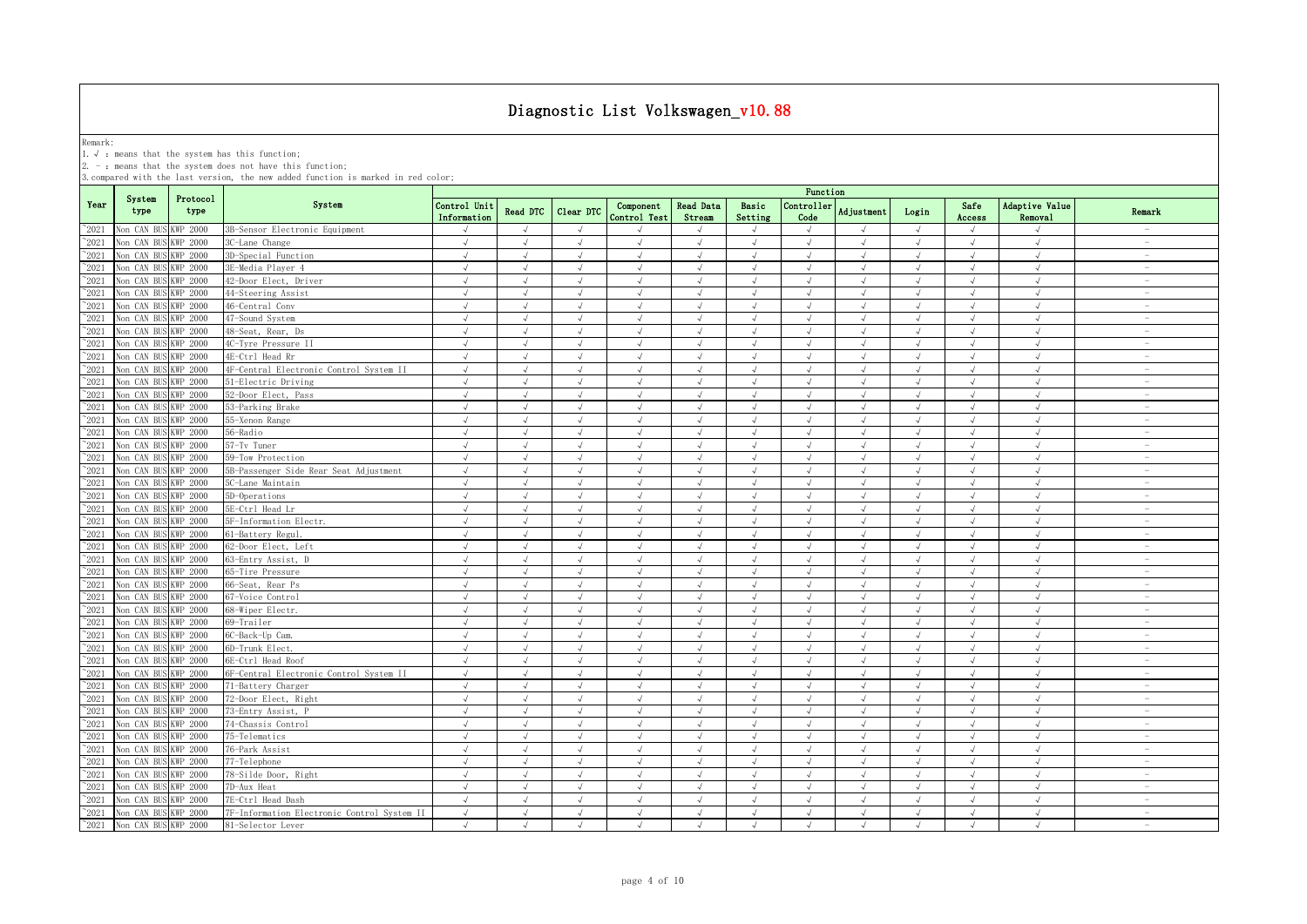Remark:<br>1.√ : means that the system has this function;<br>2. - : means that the system does not have this function;

|                 |                      |                  |                                          | Function                    |            |               |                           |                            |                  |                    |                   |            |                |                                  |                                 |
|-----------------|----------------------|------------------|------------------------------------------|-----------------------------|------------|---------------|---------------------------|----------------------------|------------------|--------------------|-------------------|------------|----------------|----------------------------------|---------------------------------|
| Year            | System<br>type       | Protocol<br>type | System                                   | Control Unit<br>Information | Read DTC   | Clear DTC     | Component<br>Control Test | <b>Read Data</b><br>Stream | Basic<br>Setting | Controller<br>Code | <b>Adjustment</b> | Login      | Safe<br>Access | <b>Adaptive Value</b><br>Removal | Remark                          |
| $^{\sim}$ 2021  | Non CAN BUS KWP 2000 |                  | 88-Driver Side Multi-Contour Seat        |                             | $\sqrt{ }$ |               |                           |                            | J                | $\sqrt{ }$         |                   | $\sqrt{ }$ | $\sqrt{ }$     | $\sqrt{ }$                       | $\overline{\phantom{a}}$        |
| $^{\sim}2021$   | Non CAN BUS KWP 2000 |                  | 89-Passenger Sidemulti-Contour Seat      | $\sqrt{ }$                  | $\sqrt{ }$ | $\sqrt{ }$    | $\sqrt{ }$                | $\sqrt{ }$                 | $\sqrt{ }$       | $\sqrt{ }$         | $\sqrt{ }$        | $\sqrt{ }$ | $\sqrt{ }$     | $\sqrt{ }$                       | $\sim$                          |
| $^{\sim}2021$   | Non CAN BUS          | <b>KWP 2000</b>  | 8A-Driver Side Rear Multi-Contour Seat   | $\sqrt{ }$                  | $\sqrt{ }$ | $\sqrt{ }$    | $\sqrt{ }$                | $\sqrt{ }$                 | $\sqrt{ }$       | $\sqrt{ }$         | $\sqrt{ }$        | $\sqrt{ }$ | $\sqrt{ }$     | $\sqrt{ }$                       | $\sim$                          |
| $^{\sim}$ 2021  | Non CAN BUS KWP 2000 |                  | 8D-Passenger Siderear Multi-Contour Seat | $\sqrt{ }$                  | $\sqrt{ }$ | $\sqrt{ }$    | $\sqrt{ }$                | $\sqrt{ }$                 | $\sqrt{ }$       | $\sqrt{ }$         | $\sqrt{ }$        | $\sqrt{ }$ | $\sqrt{ }$     | $\sqrt{ }$                       | $\sim$                          |
| $^{\sim}$ 2021  | Non CAN BUS KWP 2000 |                  | 8F-Front Left Safety Belt Tensioner      | $\sqrt{ }$                  | $\sqrt{ }$ | $\sqrt{ }$    | $\sqrt{ }$                | $\sqrt{ }$                 | $\sqrt{ }$       | $\sqrt{ }$         | $\sqrt{ }$        | $\sqrt{ }$ | $\sqrt{ }$     | $\sqrt{ }$                       | $\overline{\phantom{a}}$        |
| $^{\sim}$ 2021  | Non CAN BUS KWP 2000 |                  | 90-Safety Belt Tensioner, Front Right    | $\sqrt{ }$                  | $\sqrt{ }$ | $\sqrt{ }$    | $\sqrt{ }$                | $\sqrt{ }$                 | $\sqrt{ }$       | $\sqrt{ }$         | $\sqrt{ }$        | $\sqrt{ }$ | $\sqrt{ }$     | $\sqrt{ }$                       | $\sim$                          |
| $^{\sim}$ 2021  | CAN BUS              | TP               | 01-Engine                                | $\sqrt{ }$                  | $\sqrt{ }$ | $\sqrt{ }$    | $\sqrt{ }$                | $\sqrt{ }$                 | $\sqrt{ }$       | $\sqrt{ }$         | $\mathcal{N}$     | $\sqrt{ }$ | $\sqrt{ }$     | $\sqrt{ }$                       | $\overline{\phantom{0}}$        |
| $^{\sim}$ 2021  | CAN BUS              | TP               | 02-Auto Trans                            | $\sqrt{ }$                  | $\sqrt{ }$ | $\sqrt{ }$    | $\sqrt{ }$                | $\sqrt{ }$                 | $\sqrt{ }$       | $\sqrt{ }$         | $\sqrt{ }$        | $\sqrt{ }$ | $\sqrt{ }$     | $\sqrt{ }$                       | $\sim$                          |
| $^\sim\!\!2021$ | CAN BUS              | TP               | 03-ABS Brakes                            | $\sqrt{ }$                  | $\sqrt{ }$ | $\sqrt{ }$    | $\sqrt{ }$                | $\sqrt{ }$                 | $\sqrt{ }$       | $\sqrt{ }$         | $\sqrt{ }$        | $\sqrt{ }$ | $\sqrt{ }$     | $\sqrt{ }$                       | $\overline{\phantom{a}}$        |
| $^{\sim}$ 2021  | AN BUS               | TP               | 05-Acc/Start Auth                        | $\sqrt{ }$                  | $\sqrt{ }$ | $\sqrt{ }$    | $\sqrt{ }$                | $\sqrt{ }$                 | $\sqrt{ }$       | $\sqrt{ }$         | $\sqrt{ }$        | $\sqrt{ }$ | $\sqrt{ }$     | $\sqrt{ }$                       | $\sim$                          |
| $^{\sim}$ 2021  | CAN BUS              | TP               | 06-Seat Mem Pass                         | $\sqrt{ }$                  | $\sqrt{ }$ | $\sqrt{ }$    | $\sqrt{ }$                | $\sqrt{ }$                 | $\sqrt{}$        | $\sqrt{ }$         | $\sqrt{ }$        | $\sqrt{ }$ | $\sqrt{ }$     | $\sqrt{ }$                       | $\sim$                          |
| $^{\sim}$ 2021  | AN BUS               | TP               | 07-Control Head                          | $\sqrt{ }$                  | $\sqrt{ }$ | $\sqrt{ }$    | $\sqrt{ }$                | $\sqrt{ }$                 | $\sqrt{ }$       | $\sqrt{ }$         | $\mathcal{A}$     | $\sqrt{ }$ | $\sqrt{ }$     | $\sqrt{ }$                       | $\sim$                          |
| $^{\sim}$ 2021  | AN BUS               | TP               | 08-Auto Hvac                             | J                           | $\sqrt{ }$ | $\mathcal{L}$ | $\mathcal{L}$             |                            | $\sqrt{ }$       | $\sqrt{ }$         |                   | $\sqrt{ }$ | $\sqrt{ }$     | $\sqrt{ }$                       | $\overline{\phantom{a}}$        |
| $\gamma_{2021}$ | CAN BUS              | TP               | 09-Cent. Elect.                          | J                           | $\sqrt{ }$ | J             | J                         |                            | J                | $\sqrt{ }$         |                   | $\sqrt{ }$ | J              | $\sqrt{ }$                       | $\overline{\phantom{0}}$        |
| $^{\sim}$ 2021  | AN BUS               | TP               | 0D-Silde Door, Left                      | $\sqrt{ }$                  | $\sqrt{ }$ | $\sqrt{ }$    | $\sqrt{ }$                | $\sqrt{ }$                 | $\mathcal{L}$    | $\sqrt{ }$         | $\mathcal{A}$     | $\sqrt{ }$ | $\sqrt{ }$     | $\sqrt{ }$                       | $\overline{\phantom{a}}$        |
| $^{\sim}2021$   | CAN BUS              | TP               | 0E-Media Plaver 1                        | $\sqrt{ }$                  | $\sqrt{ }$ | $\sqrt{ }$    | $\sqrt{ }$                | $\sqrt{ }$                 | $\sqrt{ }$       | $\sqrt{ }$         | $\sqrt{ }$        | $\sqrt{ }$ | $\sqrt{ }$     | $\sqrt{ }$                       | $\overline{\phantom{a}}$        |
| $^{\sim}$ 2021  | AN BUS               | TP               | OF-Digital Radio                         | $\sqrt{ }$                  | $\sqrt{ }$ | $\sqrt{ }$    | $\sqrt{ }$                | $\sqrt{ }$                 | $\sqrt{ }$       | $\sqrt{ }$         | $\sqrt{ }$        | $\sqrt{ }$ | $\sqrt{ }$     | $\sqrt{ }$                       | $\sim$                          |
| $\gamma_{2021}$ | CAN BUS              | TP               | 10-Park/Steer Assist                     | $\sqrt{ }$                  | $\sqrt{ }$ | $\sqrt{ }$    | $\sqrt{ }$                | $\sqrt{ }$                 | $\sqrt{ }$       | $\sqrt{ }$         | $\sqrt{ }$        | $\sqrt{ }$ | $\sqrt{ }$     | $\sqrt{ }$                       | $\sim$                          |
| $\gamma$ 2021   | AN BUS               | TP               | 11-engine II                             | $\sqrt{ }$                  | $\sqrt{ }$ | $\sqrt{ }$    | $\sqrt{ }$                | $\sqrt{ }$                 | $\sqrt{ }$       | $\sqrt{ }$         | $\sqrt{ }$        | $\sqrt{ }$ | $\sqrt{ }$     | $\sqrt{ }$                       | $\sim$                          |
| $^\sim\!\!2021$ | CAN BUS              | TP               | 13-Auto Dist. Reg                        | $\sqrt{ }$                  | $\sqrt{ }$ | $\sqrt{ }$    | $\sqrt{ }$                | $\sqrt{ }$                 | $\sqrt{ }$       | $\sqrt{ }$         | $\mathcal{A}$     | $\sqrt{ }$ | J              | $\sqrt{ }$                       | $\sim$                          |
| $^{\sim}$ 2021  | CAN BUS              | TP               | 14-Susp. Elect                           | $\sqrt{ }$                  | $\sqrt{ }$ | $\sqrt{ }$    | $\sqrt{ }$                | $\sqrt{ }$                 | $\sqrt{ }$       | $\sqrt{ }$         | $\lambda$         | $\sqrt{ }$ | $\sqrt{ }$     | $\sqrt{ }$                       | $\sim$                          |
| $^{\sim}$ 2021  | CAN BUS              | TP               | 15-Airbag                                | $\sqrt{ }$                  | $\sqrt{ }$ | $\sqrt{ }$    | $\sqrt{ }$                | $\sqrt{ }$                 | $\sqrt{ }$       | $\sqrt{ }$         | $\sqrt{ }$        | $\sqrt{ }$ | $\sqrt{ }$     | $\sqrt{ }$                       | $\overline{\phantom{0}}$        |
| $^{\sim}2021$   | CAN BUS              | TP               | 16-Steering Wheel                        | $\sqrt{ }$                  | $\sqrt{ }$ | $\sqrt{ }$    | $\sqrt{ }$                | $\sqrt{ }$                 | $\sqrt{ }$       | $\sqrt{ }$         | $\sqrt{ }$        | $\sqrt{ }$ | $\sqrt{ }$     | $\sqrt{ }$                       | $\sim$                          |
| $^{\sim}$ 2021  | CAN BUS              | TP               | 17-Instruments                           | $\sqrt{ }$                  | $\sqrt{ }$ | $\sqrt{ }$    | $\sqrt{ }$                |                            | $\sqrt{ }$       | $\sqrt{ }$         | $\sqrt{ }$        | $\sqrt{ }$ | $\sqrt{ }$     | $\sqrt{ }$                       | A6L Meter Test                  |
| $^{\sim}$ 2021  | CAN BUS              | TP               | 18-Aux. Heat                             | $\sqrt{ }$                  | $\sqrt{ }$ | $\sqrt{ }$    | $\sqrt{ }$                | $\sqrt{ }$                 | $\sqrt{ }$       | $\sqrt{ }$         | $\sqrt{ }$        | $\sqrt{ }$ | $\sqrt{ }$     | $\sqrt{ }$                       | $\sim$                          |
| $^{\sim}$ 2021  | CAN BUS              | TP               | 19-CAN Gateway                           |                             | $\cdot$    |               |                           |                            |                  | $\sqrt{ }$         |                   | J          |                | $\sqrt{ }$                       | $\overline{\phantom{a}}$        |
| $^{\sim}2021$   | CAN BUS              | TP               | 1B-Active Steering                       | √                           | $\sqrt{ }$ | $\sqrt{ }$    | J                         |                            | $\sqrt{}$        | $\sqrt{ }$         |                   | $\sqrt{ }$ | $\sqrt{ }$     | $\sqrt{2}$                       | $\overline{\phantom{0}}$        |
| $\gamma_{2021}$ | CAN BUS              | TP               | 1C-Position Sensing                      | $\sqrt{ }$                  | $\sqrt{ }$ | J             | $\sqrt{ }$                |                            | J                | $\sqrt{ }$         |                   | $\sqrt{ }$ | J              | $\sqrt{ }$                       | $\overline{\phantom{a}}$        |
| $^{\sim}$ 2021  | CAN BUS              | TP               | 1D-Driver Ident.                         | J                           | $\sqrt{ }$ | $\sqrt{ }$    | $\sqrt{ }$                |                            | $\sqrt{ }$       | $\sqrt{ }$         |                   | $\sqrt{ }$ | J              | $\sqrt{ }$                       | $\overline{\phantom{m}}$        |
| $^{\sim}$ 2021  | AN BUS               | TP               | 1E-Media Player 2                        | $\sqrt{ }$                  | $\sqrt{ }$ | $\sqrt{ }$    | $\sqrt{ }$                | $\sqrt{ }$                 | $\sqrt{ }$       | $\sqrt{ }$         | $\lambda$         | $\sqrt{ }$ | $\sqrt{ }$     | $\sqrt{ }$                       | $\overline{\phantom{0}}$        |
| $^{\sim}$ 2021  | CAN BUS              | TP               | 1F-Sat. Tuner                            | $\sqrt{ }$                  | $\sqrt{ }$ | $\sqrt{ }$    | $\sqrt{ }$                | $\sqrt{ }$                 | $\sqrt{ }$       | $\sqrt{ }$         | $\sqrt{ }$        | $\sqrt{ }$ | $\sqrt{ }$     | $\sqrt{ }$                       | $\overline{\phantom{0}}$        |
| $^{\sim}$ 2021  | AN BUS               | TP               | 20-High Beam Assist                      | $\sqrt{ }$                  | $\sqrt{ }$ | $\sqrt{ }$    | $\sqrt{ }$                | $\sqrt{ }$                 | $\sqrt{ }$       | $\sqrt{ }$         | $\sqrt{ }$        | $\sqrt{ }$ | $\sqrt{ }$     | $\sqrt{ }$                       | $\sim$                          |
| $\degree$ 2021  | AN BUS               | TP               | 21-engine III                            | $\sqrt{ }$                  | $\sqrt{ }$ | $\sqrt{ }$    | $\sqrt{ }$                | $\sqrt{ }$                 | $\sqrt{ }$       | $\sqrt{ }$         | $\sqrt{ }$        | $\sqrt{ }$ | $\sqrt{ }$     | $\sqrt{ }$                       | $\overline{\phantom{a}}$        |
| $^{\sim}$ 2021  | CAN BUS              | TP               | $22 - Awd$                               | $\sqrt{ }$                  | $\sqrt{ }$ | $\sqrt{ }$    | $\sqrt{ }$                | $\sqrt{ }$                 | $\sqrt{ }$       | $\sqrt{ }$         | $\lambda$         | $\sqrt{ }$ | $\sqrt{ }$     | $\sqrt{ }$                       | $\sim$                          |
| $^{\sim}2021$   | CAN BUS              | TP               | 23-Brake Booster                         | $\sqrt{ }$                  | $\sqrt{ }$ | $\sqrt{ }$    | $\sqrt{ }$                | $\sqrt{ }$                 | $\sqrt{ }$       | $\sqrt{ }$         | $\sqrt{ }$        | $\sqrt{ }$ | $\sqrt{ }$     | $\sqrt{ }$                       | $\overline{\phantom{a}}$        |
| $^{\sim}$ 2021  | CAN BUS              | TP               | 25-Immobilizer                           | $\sqrt{ }$                  | $\sqrt{ }$ | $\sqrt{ }$    | $\sqrt{ }$                | $\sqrt{ }$                 | $\sqrt{ }$       | $\sqrt{ }$         | $\sqrt{ }$        | $\sqrt{ }$ | $\sqrt{ }$     | $\sqrt{ }$                       | $\sim$                          |
| $\gamma_{2021}$ | CAN BUS              | TP               | 26-Auto Roof                             | $\sqrt{ }$                  | $\sqrt{ }$ | $\sqrt{ }$    | $\sqrt{ }$                | $\sqrt{ }$                 | $\sqrt{ }$       | $\sqrt{ }$         | $\sqrt{ }$        | $\sqrt{ }$ | $\sqrt{ }$     | $\sqrt{ }$                       | $\overline{\phantom{a}}$        |
| $^{\sim}$ 2021  | AN BUS               | TP               | 27-Ctrl Head, Rear                       | $\sqrt{ }$                  | $\sqrt{ }$ | $\sqrt{ }$    | $\sqrt{ }$                | $\sqrt{ }$                 | $\sqrt{ }$       | $\sqrt{ }$         | $\sqrt{ }$        | $\sqrt{ }$ | $\sqrt{ }$     | $\sqrt{ }$                       | $\overline{\phantom{a}}$        |
| $^{\sim}$ 2021  | AN BUS               | TP               | 28-Hvac, Rear                            | $\sqrt{ }$                  | $\sqrt{ }$ | $\sqrt{ }$    | $\sqrt{ }$                | $\sqrt{ }$                 | $\sqrt{ }$       | $\sqrt{ }$         | $\sqrt{ }$        | $\sqrt{ }$ | $\sqrt{ }$     | $\sqrt{ }$                       | $\hspace{0.1mm}-\hspace{0.1mm}$ |
| $^{\sim}$ 2021  | CAN BUS              | TP               | 29-Left Light                            | $\sqrt{ }$                  | $\sqrt{ }$ | $\sqrt{ }$    | $\sqrt{ }$                | $\sqrt{ }$                 | $\sqrt{ }$       | $\sqrt{ }$         | $\sqrt{ }$        | $\sqrt{ }$ | $\sqrt{ }$     | $\sqrt{ }$                       | $\sim$                          |
| $^{\sim}$ 2021  | AN BUS               | TP               | 2B-Steering column lock                  | $\sqrt{ }$                  | $\sqrt{ }$ | $\sqrt{ }$    | $\sqrt{ }$                | $\sqrt{ }$                 | $\sqrt{ }$       | $\sqrt{2}$         | $\sqrt{ }$        | J          | $\sqrt{ }$     | $\sqrt{ }$                       | $\overline{\phantom{a}}$        |
| $^{\sim}$ 2021  | CAN BUS              | TP               | 2D-Intercom                              |                             |            |               |                           |                            | J                |                    |                   |            |                |                                  | $\overline{\phantom{a}}$        |
| $^{\sim}$ 2021  | CAN BUS              | TP               | 2E-Media Player 3                        | $\sqrt{2}$                  | $\cdot$    |               |                           |                            | J                |                    |                   | $\sqrt{ }$ |                | $\mathcal{L}$                    | $\overline{\phantom{a}}$        |
| $^\sim\!\!2021$ | CAN BUS              | TP               | 2F-Digital Tv                            | J                           | $\sqrt{ }$ | J             | $\sqrt{ }$                |                            | J                | $\sqrt{2}$         |                   | $\sqrt{ }$ |                | $\sqrt{ }$                       | $\overline{\phantom{a}}$        |
| $\gamma_{2021}$ | CAN BUS              | TP               | 31-Engine System-Others                  | $\sqrt{ }$                  | $\sqrt{ }$ | $\sqrt{ }$    | $\sqrt{ }$                |                            | $\sqrt{ }$       | $\sqrt{ }$         | $\sqrt{ }$        | $\sqrt{ }$ | $\sqrt{ }$     | $\sqrt{ }$                       | ۰                               |
| $^{\sim}2021$   | CAN BUS              | TP               | 32-Differential Locks                    | $\sqrt{ }$                  | $\sqrt{ }$ | $\sqrt{ }$    | $\mathcal{L}$             |                            | $\sqrt{ }$       | $\sqrt{ }$         |                   | $\sqrt{ }$ | J              | $\sqrt{ }$                       | $\overline{\phantom{a}}$        |
| $^{\sim}2021$   | CAN BUS              | TP               | 34-Level Control                         | $\sqrt{ }$                  | $\sqrt{ }$ | $\sqrt{ }$    | $\sqrt{ }$                | $\sqrt{ }$                 | $\sqrt{ }$       | $\sqrt{ }$         | $\sqrt{ }$        | $\sqrt{ }$ | $\sqrt{ }$     | $\sqrt{ }$                       | $\sim$                          |
| $^{\sim}$ 2021  | CAN BUS              | TP               | 36-Seat Mem Drvr                         | $\sqrt{ }$                  | $\sqrt{ }$ | $\sqrt{ }$    | $\sqrt{ }$                | $\sqrt{ }$                 | $\sqrt{ }$       | $\sqrt{ }$         | $\lambda$         | $\sqrt{ }$ | $\sqrt{ }$     | $\sqrt{ }$                       | $\sim$                          |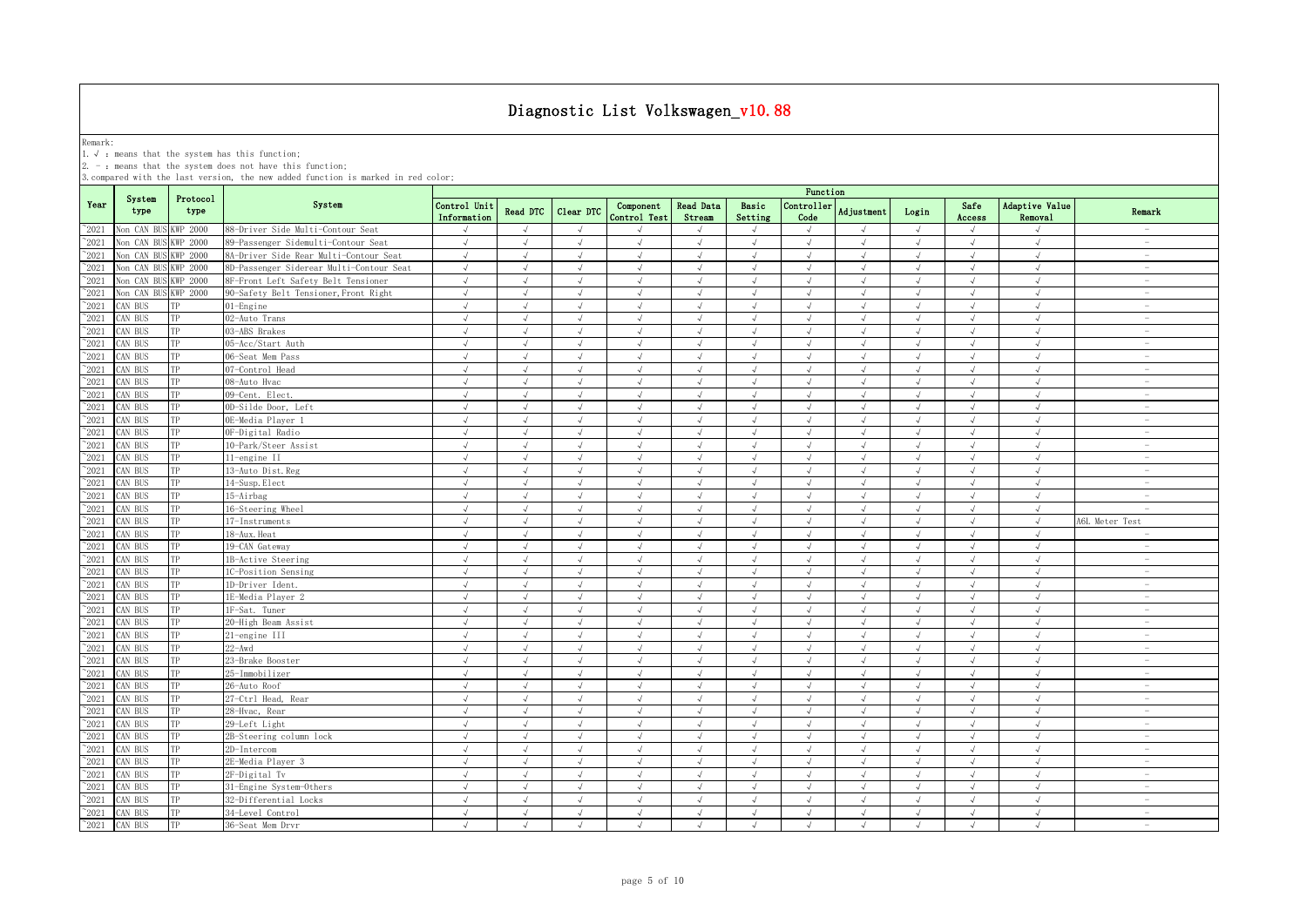Remark:<br>1.√ : means that the system has this function;<br>2. - : means that the system does not have this function;

|                |                |                  |                                         | Function                    |            |            |                           |                     |                             |                    |               |            |                |                                         |                                 |
|----------------|----------------|------------------|-----------------------------------------|-----------------------------|------------|------------|---------------------------|---------------------|-----------------------------|--------------------|---------------|------------|----------------|-----------------------------------------|---------------------------------|
| Year           | System<br>type | Protocol<br>type | System                                  | Control Unit<br>Information | Read DTC   | Clear DTC  | Component<br>Control Test | Read Data<br>Stream | Basic<br>Setting            | Controller<br>Code | Adjustment    | Login      | Safe<br>Access | <b>Adaptive Value</b><br><b>Removal</b> | Remark                          |
| $^{\sim}$ 2021 | CAN BUS        | TP               | 37-Navigation                           |                             | $\sqrt{ }$ | J          |                           |                     | $\sqrt{ }$                  |                    |               | $\sqrt{ }$ | $\sqrt{2}$     |                                         | $\overline{\phantom{a}}$        |
| $^{\sim}$ 2021 | CAN BUS        | TP               | 38-Roof Electronics                     | $\sqrt{ }$                  | $\sqrt{ }$ | $\sqrt{ }$ | $\sqrt{ }$                | $\sqrt{ }$          | $\sqrt{ }$                  | $\sqrt{ }$         | $\sqrt{ }$    | $\sqrt{ }$ | $\sqrt{ }$     | $\sqrt{ }$                              | $\overline{\phantom{a}}$        |
| $^{\sim}$ 2021 | CAN BUS        | TP               | 39-Right Light                          | $\sqrt{ }$                  | $\sqrt{ }$ | $\sqrt{ }$ | $\sqrt{ }$                | $\sqrt{ }$          | $\sqrt{ }$                  | $\sqrt{ }$         | $\sqrt{ }$    | $\sqrt{ }$ | $\sqrt{ }$     | $\sqrt{ }$                              | $\sim$                          |
| $^{\sim}$ 2021 | CAN BUS        | TP               | 3B-Sensor Electronic Equipment          | $\sqrt{ }$                  | $\sqrt{ }$ | $\sqrt{ }$ | $\sqrt{ }$                | $\sqrt{ }$          | $\sqrt{ }$                  | $\sqrt{ }$         | $\mathcal{A}$ | $\sqrt{ }$ | $\sqrt{ }$     | $\sqrt{ }$                              | $\sim$                          |
| $\degree$ 2021 | CAN BUS        | TP               | 3C-Lane Change                          | $\sqrt{ }$                  | $\sqrt{ }$ | $\sqrt{ }$ | $\sqrt{ }$                | $\sqrt{ }$          | $\sqrt{ }$                  | $\sqrt{ }$         | $\sqrt{ }$    | $\sqrt{ }$ | $\sqrt{ }$     | $\sqrt{ }$                              | $\sim$                          |
| $^{\sim}2021$  | CAN BUS        | TP               | 3D-Special Function                     | $\sqrt{ }$                  | $\sqrt{ }$ | $\sqrt{ }$ | $\sqrt{ }$                | $\sqrt{ }$          | $\sqrt{ }$                  | $\sqrt{ }$         | $\sqrt{ }$    | $\sqrt{ }$ | $\sqrt{ }$     | $\sqrt{ }$                              | $\overline{\phantom{a}}$        |
| $\degree$ 2021 | CAN BUS        | TP               | 3E-Media Player 4                       | $\sqrt{ }$                  | $\sqrt{ }$ | $\sqrt{ }$ | $\sqrt{ }$                | $\sqrt{ }$          | $\sqrt{ }$                  | $\sqrt{ }$         | $\mathcal{L}$ | $\sqrt{ }$ | $\sqrt{ }$     | $\sqrt{ }$                              | $\overline{\phantom{a}}$        |
| $^{\sim}2021$  | CAN BUS        | TP               | 42-Door Elect, Driver                   | $\sqrt{ }$                  | $\sqrt{ }$ | $\sqrt{ }$ | $\sqrt{ }$                | $\sqrt{ }$          | $\sqrt{ }$                  | $\sqrt{ }$         | $\sqrt{ }$    | $\sqrt{ }$ | $\sqrt{ }$     | $\sqrt{ }$                              | $\sim$                          |
| $\degree$ 2021 | CAN BUS        | TP               | 44-Steering Assist                      | $\sqrt{ }$                  | $\sqrt{ }$ | $\sqrt{ }$ | $\sqrt{ }$                | $\sqrt{ }$          | $\sqrt{ }$                  | $\sqrt{ }$         | $\sqrt{ }$    | $\sqrt{}$  | $\sqrt{ }$     | $\sqrt{ }$                              | $\hspace{0.1mm}-\hspace{0.1mm}$ |
| $\degree$ 2021 | CAN BUS        | TP               | 46-Central Conv                         | $\sqrt{ }$                  | $\sqrt{ }$ | $\sqrt{2}$ | $\sqrt{ }$                | $\sqrt{ }$          | $\sqrt{ }$                  | $\sqrt{ }$         | $\sqrt{ }$    | $\sqrt{ }$ | $\sqrt{ }$     | $\sqrt{ }$                              | $\overline{\phantom{a}}$        |
| 2021           | CAN BUS        | TP               | 47-Sound System                         |                             |            |            |                           |                     |                             |                    |               | J          | J              |                                         | $\overline{\phantom{a}}$        |
| $^{\sim}2021$  | CAN BUS        | TP               | 48-Seat, Rear, Ds                       |                             |            |            |                           |                     | $\mathcal{N}_{\mathcal{N}}$ |                    |               | J          | $\sqrt{ }$     | $\sqrt{ }$                              | $\overline{\phantom{a}}$        |
| $\degree$ 2021 | CAN BUS        | TP               | 4C-Tyre Pressure II                     | $\sqrt{ }$                  | $\sqrt{ }$ | $\sqrt{ }$ | $\sqrt{ }$                |                     | $\sqrt{ }$                  | J                  | $\sqrt{ }$    | $\sqrt{ }$ | $\sqrt{ }$     | $\sqrt{ }$                              | $\overline{\phantom{0}}$        |
| $^{\sim}$ 2021 | CAN BUS        | TP               | 4E-Ctrl Head Rr                         | J                           | J          | $\sqrt{ }$ | $\sqrt{ }$                |                     | $\sqrt{ }$                  | J                  |               | $\sqrt{ }$ | J              | $\sqrt{ }$                              | $\overline{\phantom{a}}$        |
| $^{\sim}$ 2021 | CAN BUS        | TP               | 4F-Central Electronic Control System II | $\sqrt{ }$                  | $\sqrt{ }$ | $\sqrt{ }$ | $\sqrt{ }$                | $\sqrt{ }$          | $\sqrt{ }$                  | $\sqrt{ }$         | $\sqrt{ }$    | $\sqrt{ }$ | $\sqrt{ }$     | $\sqrt{ }$                              | $\sim$                          |
| $^{\sim}$ 2021 | CAN BUS        | TP               | 51-Electric Driving                     | $\sqrt{ }$                  | $\sqrt{ }$ | $\sqrt{ }$ | $\sqrt{ }$                | $\sqrt{ }$          | $\sqrt{ }$                  | $\sqrt{ }$         | $\sqrt{ }$    | $\sqrt{ }$ | $\sqrt{ }$     | $\sqrt{ }$                              | $\sim$                          |
| $^{\sim}$ 2021 | CAN BUS        | TP               | 52-Door Elect, Pass                     | $\sqrt{ }$                  | $\sqrt{ }$ | $\sqrt{ }$ | $\sqrt{ }$                | $\sqrt{ }$          | $\sqrt{ }$                  | $\sqrt{ }$         | $\sqrt{ }$    | $\sqrt{ }$ | $\sqrt{ }$     | $\sqrt{ }$                              | $\sim$                          |
| $\degree$ 2021 | CAN BUS        | TP               | 53-Parking Brake                        | $\sqrt{ }$                  | $\sqrt{ }$ | $\sqrt{ }$ | $\sqrt{ }$                | $\sqrt{ }$          | $\sqrt{ }$                  | $\sqrt{ }$         | $\sqrt{ }$    | $\sqrt{ }$ | $\sqrt{ }$     | $\sqrt{ }$                              | $\overline{\phantom{a}}$        |
| $^{\sim}2021$  | CAN BUS        | TP               | 55-Xenon Range                          | $\sqrt{ }$                  | $\sqrt{ }$ | $\sqrt{ }$ | $\sqrt{ }$                | $\sqrt{ }$          | $\sqrt{ }$                  | $\sqrt{ }$         | $\sqrt{ }$    | $\sqrt{ }$ | $\sqrt{ }$     | $\sqrt{ }$                              | $\sim$                          |
| $\degree$ 2021 | CAN BUS        | TP               | 56-Radio                                | $\sqrt{ }$                  | $\sqrt{ }$ | $\sqrt{ }$ | $\sqrt{ }$                | $\sqrt{ }$          | $\sqrt{ }$                  | $\sqrt{ }$         | $\mathcal{L}$ | $\sqrt{ }$ | $\sqrt{ }$     | $\sqrt{ }$                              | $\sim$                          |
| $^{\sim}2021$  | CAN BUS        | TP               | 57-Tv Tuner                             | $\sqrt{ }$                  | $\sqrt{ }$ | $\sqrt{ }$ | $\sqrt{2}$                | $\sqrt{ }$          | $\sqrt{ }$                  | $\sqrt{ }$         | $\sqrt{ }$    | $\sqrt{ }$ | $\sqrt{ }$     | $\sqrt{ }$                              | $\sim$                          |
| $^{\sim}$ 2021 | CAN BUS        | TP               | 59-Tow Protection                       | $\sqrt{ }$                  | $\sqrt{ }$ | $\sqrt{ }$ | $\sqrt{ }$                | $\sqrt{ }$          | $\sqrt{ }$                  | $\sqrt{ }$         | $\sqrt{ }$    | $\sqrt{ }$ | $\sqrt{ }$     | $\sqrt{ }$                              | $\sim$                          |
| $\degree$ 2021 | CAN BUS        | TP               | 5B-Passenger Side Rear Seat Adjustment  | $\sqrt{ }$                  | $\sqrt{ }$ | $\sqrt{ }$ | $\sqrt{ }$                | $\sqrt{ }$          | $\sqrt{ }$                  | $\sqrt{ }$         | $\sqrt{ }$    | $\sqrt{ }$ | $\sqrt{ }$     | $\sqrt{ }$                              | $\sim$                          |
| 2021           | CAN BUS        |                  | 5C-Lane Maintain                        |                             |            |            |                           |                     |                             |                    |               |            | J              |                                         | $\overline{\phantom{a}}$        |
| $^{\sim}2021$  | CAN BUS        | TP               | 5D-Operations                           |                             | J          |            | J                         |                     | J                           |                    |               | J          | J              |                                         | $\overline{\phantom{a}}$        |
| $\degree$ 2021 | CAN BUS        | TP               | 5E-Ctrl Head Lr                         | $\sqrt{ }$                  | $\sqrt{ }$ | $\sqrt{ }$ | $\sqrt{ }$                |                     | $\sqrt{ }$                  | $\sqrt{ }$         |               | $\sqrt{ }$ | $\sqrt{ }$     | $\sqrt{ }$                              | $\overline{\phantom{0}}$        |
| $^{\sim}$ 2021 | CAN BUS        | TP               | 5F-Information Electr.                  | J                           | J          | $\sqrt{ }$ | $\sqrt{ }$                |                     | $\sqrt{ }$                  | $\sqrt{ }$         |               | $\sqrt{ }$ | $\sqrt{ }$     | $\sqrt{ }$                              | $\overline{\phantom{0}}$        |
| $^{\sim}$ 2021 | CAN BUS        | TP               | 61-Battery Regul.                       | $\sqrt{ }$                  | $\sqrt{ }$ | $\sqrt{ }$ | $\sqrt{ }$                | $\sqrt{ }$          | $\sqrt{ }$                  | $\sqrt{ }$         | $\sqrt{ }$    | $\sqrt{ }$ | $\sqrt{ }$     | $\sqrt{ }$                              | $\sim$                          |
| $^{\sim}$ 2021 | CAN BUS        | TP               | 62-Door Elect, Left                     | $\sqrt{ }$                  | $\sqrt{ }$ | $\sqrt{ }$ | $\sqrt{ }$                |                     | $\sqrt{ }$                  | $\sqrt{ }$         | $\sqrt{ }$    | $\sqrt{ }$ | $\sqrt{ }$     | $\sqrt{ }$                              | $\sim$                          |
| $^{\sim}$ 2021 | CAN BUS        | TP               | 63-Entry Assist, D                      | $\sqrt{ }$                  | $\sqrt{ }$ | $\sqrt{ }$ | $\sqrt{ }$                | $\sqrt{ }$          | $\sqrt{ }$                  | $\sqrt{ }$         | $\sqrt{ }$    | $\sqrt{ }$ | $\sqrt{ }$     | $\sqrt{ }$                              | $\sim$                          |
| $\degree$ 2021 | CAN BUS        | TP               | 65-Tire Pressure                        | $\sqrt{ }$                  | $\sqrt{ }$ | $\sqrt{ }$ | $\sqrt{ }$                | $\sqrt{ }$          | $\sqrt{ }$                  | $\sqrt{ }$         | $\sqrt{ }$    | $\sqrt{ }$ | $\sqrt{ }$     | $\sqrt{ }$                              | $\sim$                          |
| $\degree$ 2021 | CAN BUS        | TP               | 66-Seat, Rear Ps                        | $\sqrt{ }$                  | $\sqrt{ }$ | $\sqrt{ }$ | $\sqrt{ }$                | $\sqrt{ }$          | $\sqrt{ }$                  | $\sqrt{ }$         | $\sqrt{ }$    | $\sqrt{ }$ | $\sqrt{}$      | $\sqrt{ }$                              | $\sim$                          |
| $^{\sim}$ 2021 | CAN BUS        | TP               | 67-Voice Control                        | $\sqrt{ }$                  | $\sqrt{ }$ | $\sqrt{ }$ | $\mathcal{L}$             | $\sqrt{ }$          | $\sqrt{ }$                  | $\sqrt{ }$         | $\mathcal{L}$ | $\sqrt{ }$ | $\sqrt{ }$     | $\sqrt{ }$                              | $\sim$                          |
| $^{\sim}2021$  | CAN BUS        | TP               | 68-Wiper Electr.                        | $\sqrt{ }$                  | $\sqrt{ }$ | $\sqrt{ }$ | $\sqrt{ }$                | $\sqrt{ }$          | $\sqrt{ }$                  | $\sqrt{ }$         | $\sqrt{ }$    | $\sqrt{ }$ | $\sqrt{ }$     | $\sqrt{ }$                              | $\sim$                          |
| $^{\sim}$ 2021 | CAN BUS        | TP               | 69-Trailer                              | $\sqrt{ }$                  | $\sqrt{ }$ | $\sqrt{ }$ | $\sqrt{ }$                |                     | $\sqrt{ }$                  | $\sqrt{ }$         |               | $\sqrt{ }$ | $\sqrt{ }$     | $\sqrt{ }$                              | $\sim$                          |
| $^{\sim}2021$  | CAN BUS        | TP               | 6C-Back-Up Cam.                         | $\sqrt{ }$                  | $\sqrt{ }$ | $\sqrt{ }$ | $\sqrt{ }$                | $\sqrt{ }$          | $\sqrt{ }$                  | $\sqrt{ }$         | $\sqrt{ }$    | $\sqrt{ }$ | $\sqrt{ }$     | $\sqrt{ }$                              | $\hspace{0.1mm}-\hspace{0.1mm}$ |
| $\degree$ 2021 | CAN BUS        |                  | 6D-Trunk Elect                          |                             |            |            | $\sqrt{ }$                |                     | $\cdot$                     |                    |               | J          | √              | $\sqrt{ }$                              | $\overline{\phantom{a}}$        |
| $^{\sim}2021$  | CAN BUS        | TP               | 6E-Ctrl Head Roof                       |                             | J          |            |                           |                     | $\sqrt{ }$                  |                    |               | $\sqrt{ }$ | J              |                                         | $\overline{\phantom{a}}$        |
| $^{\sim}$ 2021 | CAN BUS        | TP               | 6F-Central Electronic Control System II | $\sqrt{ }$                  |            |            | $\sqrt{ }$                |                     | J                           |                    |               | $\sqrt{ }$ | $\sqrt{ }$     | J                                       | $\overline{\phantom{0}}$        |
| $^{\sim}$ 2021 | CAN BUS        | TP               | 71-Battery Charger                      | $\sqrt{ }$                  | $\sqrt{ }$ | $\sqrt{ }$ | $\sqrt{ }$                |                     | $\sqrt{ }$                  | $\sqrt{ }$         | $\sqrt{ }$    | $\sqrt{ }$ | $\sqrt{ }$     | $\sqrt{ }$                              | $\overline{\phantom{0}}$        |
| $^{\sim}$ 2021 | CAN BUS        | TP               | 72-Door Elect, Right                    | $\sqrt{ }$                  | $\sqrt{ }$ | $\sqrt{ }$ | $\sqrt{ }$                | $\sqrt{ }$          | $\sqrt{ }$                  | $\sqrt{ }$         | $\sqrt{ }$    | $\sqrt{ }$ | $\sqrt{ }$     | $\sqrt{ }$                              | $\sim$                          |
| $^{\sim}$ 2021 | CAN BUS        | TP               | 73-Entry Assist, P                      | $\sqrt{ }$                  | $\sqrt{ }$ | $\sqrt{ }$ | $\sqrt{ }$                | $\sqrt{ }$          | $\sqrt{ }$                  | $\sqrt{ }$         | $\sqrt{ }$    | $\sqrt{ }$ | $\sqrt{ }$     | $\sqrt{ }$                              | $\sim$                          |
| $^{\sim}$ 2021 | CAN BUS        | TP               | 74-Chassis Control                      | $\sqrt{ }$                  | $\sqrt{ }$ | $\sqrt{ }$ | $\sqrt{ }$                | $\sqrt{ }$          | $\sqrt{ }$                  | $\sqrt{ }$         | $\sqrt{ }$    | $\sqrt{ }$ | $\sqrt{ }$     | $\sqrt{ }$                              | $\sim$                          |
| $^{\sim}$ 2021 | CAN BUS        | TP               | 75-Telematics                           | $\sqrt{ }$                  | $\sqrt{ }$ | $\sqrt{ }$ | $\sqrt{ }$                | $\sqrt{ }$          | $\sqrt{ }$                  | $\sqrt{ }$         | $\sqrt{ }$    | $\sqrt{ }$ | $\sqrt{ }$     | $\sqrt{ }$                              | $\sim$                          |
| $\degree$ 2021 | CAN BUS        | TP               | 76-Park Assist                          | $\sqrt{ }$                  | $\sqrt{ }$ | $\sqrt{ }$ | $\sqrt{ }$                | $\sqrt{ }$          | $\sqrt{ }$                  | $\sqrt{ }$         | $\sqrt{ }$    | $\sqrt{ }$ | $\sqrt{ }$     | $\sqrt{ }$                              | $\sim$                          |
| $^{\sim}$ 2021 | CAN BUS        | TP               | 77-Telephone                            | $\sqrt{ }$                  | $\sqrt{ }$ | $\sqrt{ }$ | $\sqrt{ }$                | $\sqrt{ }$          | $\sqrt{ }$                  | $\sqrt{ }$         | $\mathcal{L}$ | $\sqrt{ }$ | $\sqrt{ }$     | $\sqrt{ }$                              | $\overline{\phantom{a}}$        |
| $^{\sim}$ 2021 | CAN BUS        | TP               | 78-Silde Door, Right                    | $\sqrt{ }$                  | $\sqrt{ }$ | $\sqrt{ }$ | $\sqrt{ }$                | $\sqrt{ }$          | $\sqrt{ }$                  | $\sqrt{ }$         | $\sqrt{ }$    | $\sqrt{ }$ | $\sqrt{ }$     | $\sqrt{ }$                              | $\overline{\phantom{a}}$        |
| $^{\sim}$ 2021 | CAN BUS        | TP               | 7D-Aux Heat                             | $\sqrt{ }$                  | $\sqrt{ }$ | $\sqrt{ }$ | $\sqrt{ }$                | $\sqrt{ }$          | $\sqrt{ }$                  | $\sqrt{ }$         | $\sqrt{ }$    | $\sqrt{ }$ | $\sqrt{ }$     | $\sqrt{ }$                              | $\overline{\phantom{a}}$        |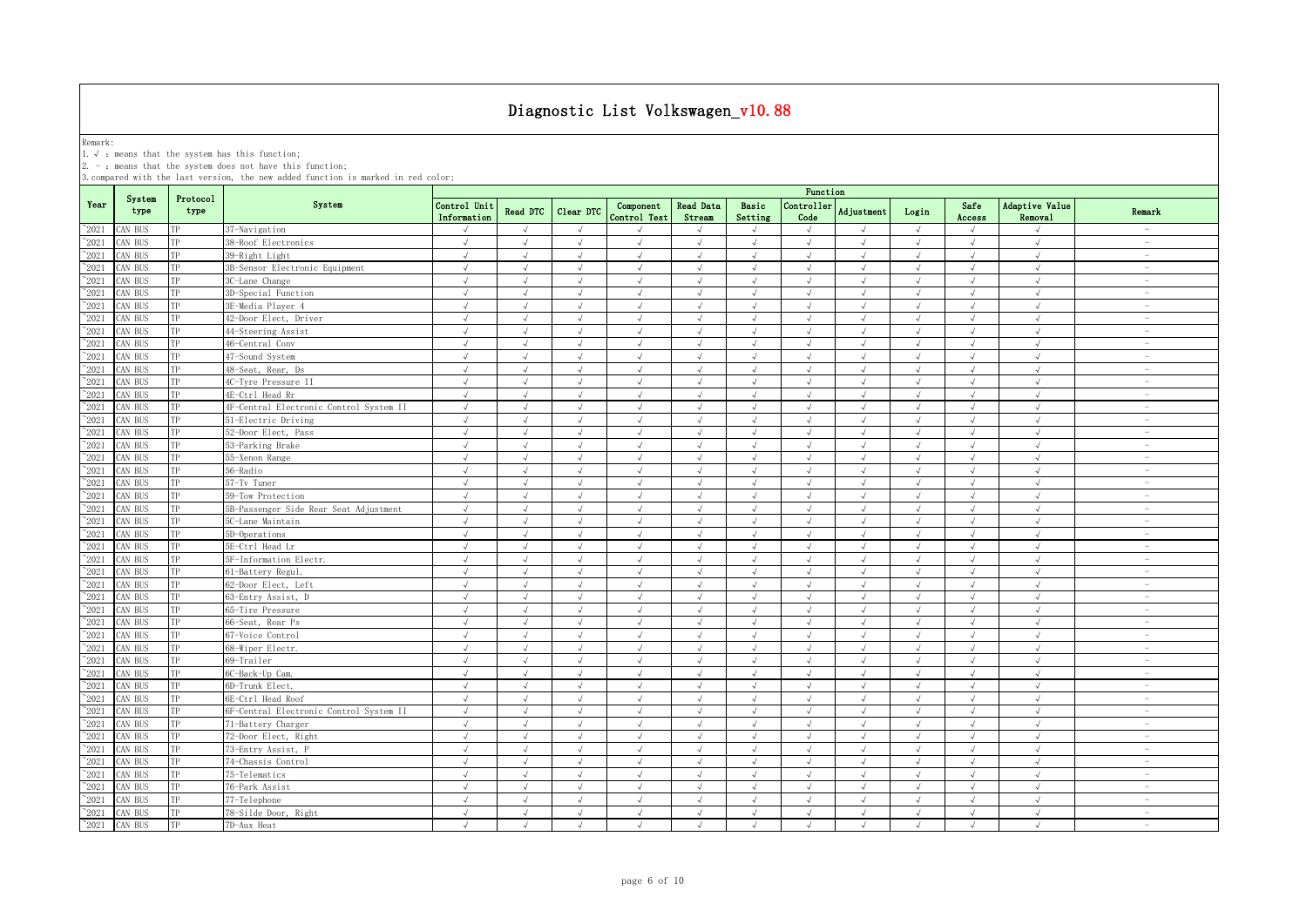Remark:<br>1.√ : means that the system has this function;<br>2. - : means that the system does not have this function;

|                |                |                  |                                             | Function                    |               |               |                           |                            |                             |                    |                |            |                |                                  |                                 |
|----------------|----------------|------------------|---------------------------------------------|-----------------------------|---------------|---------------|---------------------------|----------------------------|-----------------------------|--------------------|----------------|------------|----------------|----------------------------------|---------------------------------|
| Year           | System<br>type | Protocol<br>type | System                                      | Control Unit<br>Information | Read DTC      | Clear DTC     | Component<br>Control Test | <b>Read Data</b><br>Stream | Basic<br>Setting            | Controller<br>Code | Adjustment     | Login      | Safe<br>Access | <b>Adaptive Value</b><br>Removal | Remark                          |
| 2021           | CAN BUS        | TP               | 7E-Ctrl Head Dash                           | $\sqrt{ }$                  | $\sqrt{ }$    | $\sqrt{ }$    | $\sqrt{ }$                | $\sqrt{ }$                 | $\sqrt{ }$                  | $\sqrt{ }$         | $\sqrt{ }$     | $\sqrt{ }$ | $\sqrt{ }$     | $\sqrt{ }$                       | $\hspace{0.1mm}-\hspace{0.1mm}$ |
| 2021           | CAN BUS        | TP               | 7F-Information Electronic Control System II | $\sqrt{ }$                  | $\sqrt{ }$    | $\sqrt{ }$    | J                         | $\sqrt{ }$                 | $\sqrt{ }$                  | $\sqrt{ }$         | $\sqrt{ }$     | $\sqrt{ }$ | $\sqrt{ }$     | $\sqrt{ }$                       | $\overline{\phantom{a}}$        |
| 2021           | CAN BUS        | TP               | 81-Selector Lever                           | $\sqrt{ }$                  | $\sqrt{ }$    | $\sqrt{}$     | $\sqrt{}$                 |                            | $\sqrt{ }$                  | $\sqrt{ }$         | $\overline{u}$ | $\sqrt{ }$ | $\sqrt{ }$     | $\sqrt{ }$                       | $\sim$                          |
| 2021           | CAN BUS        | TP               | 88-Driver Side Multi-Contour Seat           | $\sqrt{ }$                  | $\mathcal{L}$ |               | $\mathcal{L}$             |                            | $\sqrt{ }$                  | J                  | $\mathcal{L}$  | $\sqrt{ }$ | $\sqrt{ }$     | $\sqrt{ }$                       | $\overline{\phantom{a}}$        |
| $\degree$ 2021 | CAN BUS        | TP               | 89-Passenger Sidemulti-Contour Seat         | $\sqrt{ }$                  |               | J             | $\sqrt{ }$                |                            | $\sqrt{ }$                  | J                  |                | $\sqrt{ }$ |                | J                                | $\overline{\phantom{a}}$        |
| $^{\sim}2021$  | CAN BUS        | TP               | 8A-Driver Side Rear Multi-Contour Seat      | $\sqrt{ }$                  | $\sqrt{ }$    | $\sqrt{ }$    | $\sqrt{ }$                | $\sqrt{ }$                 | $\sqrt{ }$                  | $\sqrt{ }$         | $\sqrt{ }$     | $\sqrt{ }$ | $\sqrt{ }$     | $\sqrt{ }$                       | $\sim$                          |
| $^{\sim}2021$  | CAN BUS        | TP               | 8D-Passenger Siderear Multi-Contour Seat    | $\sqrt{ }$                  | $\sqrt{ }$    | $\sqrt{ }$    | $\sqrt{ }$                | $\sqrt{ }$                 | $\sqrt{ }$                  | $\sqrt{ }$         | $\sqrt{ }$     | $\sqrt{ }$ | $\sqrt{ }$     | $\sqrt{ }$                       | $\sim$                          |
| $\degree$ 2021 | CAN BUS        | TP               | 8F-Front Left Safety Belt Tensioner         | $\sqrt{ }$                  | $\sqrt{ }$    | $\sqrt{ }$    | $\sqrt{ }$                | $\sqrt{ }$                 | $\sqrt{ }$                  | $\sqrt{ }$         | $\sqrt{ }$     | $\sqrt{ }$ | $\sqrt{ }$     | $\sqrt{ }$                       | $\sim$                          |
| $\degree$ 2021 | CAN BUS        | TP               | 90-Safety Belt Tensioner, Front Right       | $\sqrt{ }$                  | $\sqrt{ }$    | $\sqrt{ }$    | $\sqrt{ }$                | $\sqrt{ }$                 | $\sqrt{ }$                  | $\sqrt{ }$         | $\sqrt{ }$     | $\sqrt{ }$ | $\sqrt{ }$     | $\sqrt{ }$                       | $\overline{\phantom{a}}$        |
| $^{\circ}2021$ | CAN BUS        | CAN BUS          | $01$ -Engine                                | $\sqrt{ }$                  | $\sqrt{ }$    | $\sqrt{ }$    | $\sqrt{ }$                | $\sqrt{ }$                 | $\sqrt{ }$                  | $\sqrt{}$          | $\sqrt{ }$     | $\sqrt{ }$ | $\sqrt{ }$     | $\sqrt{ }$                       | $\sim$                          |
| $^{\sim}2021$  | CAN BUS        | CAN BUS          | 02-Auto Trans                               | $\sqrt{ }$                  | $\mathcal{L}$ | $\sqrt{ }$    | $\mathcal{L}$             | $\sqrt{ }$                 | $\sqrt{ }$                  | $\sqrt{ }$         | $\mathcal{L}$  | $\sqrt{ }$ | $\sqrt{ }$     | $\sqrt{ }$                       | $\sim$                          |
| 2021           | CAN BUS        | CAN BUS          | 03-ABS Brakes                               | $\sqrt{ }$                  | $\sqrt{ }$    | $\sqrt{ }$    | $\sqrt{ }$                | $\sqrt{ }$                 | $\sqrt{ }$                  | $\sqrt{ }$         | $\sqrt{ }$     | $\sqrt{ }$ | $\sqrt{ }$     | $\sqrt{ }$                       | $\overline{\phantom{a}}$        |
| $^{\sim}2021$  | CAN BUS        | CAN BUS          | 05-Acc/Start Auth                           | $\sqrt{ }$                  | $\mathcal{L}$ | $\sqrt{ }$    | $\sqrt{ }$                |                            | $\sqrt{ }$                  | $\sqrt{ }$         |                | $\sqrt{ }$ | $\sqrt{ }$     | $\sqrt{ }$                       | $\sim$                          |
| 2021           | CAN BUS        | CAN BUS          | 06-Seat Mem Pass                            | $\sqrt{ }$                  | $\sqrt{ }$    | $\sqrt{ }$    | $\sqrt{}$                 | $\sqrt{ }$                 | $\sqrt{ }$                  | $\sqrt{ }$         | $\sqrt{ }$     | $\sqrt{ }$ | $\sqrt{ }$     | $\sqrt{ }$                       | $\sim$                          |
| 2021           | CAN BUS        | CAN BUS          | 07-Control Head                             | J                           |               |               |                           |                            | $\mathcal{N}_{\mathcal{N}}$ |                    |                |            |                | $\mathcal{N}_{\mathcal{N}}$      | $\overline{\phantom{a}}$        |
| 2021           | CAN BUS        | CAN BUS          | 08-Auto Hvac                                | $\sqrt{ }$                  | $\mathcal{A}$ |               | $\mathcal{L}$             |                            | $\sqrt{ }$                  |                    |                | $\sqrt{ }$ | $\sqrt{ }$     | $\mathcal{N}_{\mathcal{N}}$      | $\overline{\phantom{a}}$        |
| $^{\sim}2021$  | CAN BUS        | CAN BUS          | 09-Cent. Elect.                             | $\sqrt{ }$                  |               | $\sqrt{ }$    |                           |                            | $\sqrt{ }$                  | J                  |                | $\sqrt{ }$ | J              | J                                |                                 |
| $^{\circ}2021$ | CAN BUS        | CAN BUS          | 0D-Silde Door, Left                         | $\sqrt{ }$                  | $\sqrt{ }$    | $\sqrt{ }$    | $\sqrt{ }$                | $\sqrt{ }$                 | $\sqrt{ }$                  | $\sqrt{ }$         | $\sqrt{ }$     | $\sqrt{ }$ | $\sqrt{ }$     | $\sqrt{ }$                       | $\sim$                          |
| $^{\sim}2021$  | CAN BUS        | CAN BUS          | OE-Media Player 1                           | $\sqrt{ }$                  | $\sqrt{ }$    | $\sqrt{ }$    | $\sqrt{ }$                | $\sqrt{ }$                 | $\sqrt{ }$                  | $\sqrt{ }$         | $\sqrt{ }$     | $\sqrt{ }$ | $\sqrt{ }$     | $\sqrt{ }$                       | $\sim$                          |
| $\degree$ 2021 | CAN BUS        | CAN BUS          | OF-Digital Radio                            | $\sqrt{ }$                  | $\sqrt{ }$    | $\sqrt{ }$    | $\sqrt{ }$                | $\sqrt{ }$                 | $\sqrt{ }$                  | $\sqrt{ }$         | $\sqrt{ }$     | $\sqrt{ }$ | $\sqrt{ }$     | $\sqrt{ }$                       | $\sim$                          |
| $^{\sim}2021$  | CAN BUS        | CAN BUS          | 10-Park/Steer Assist                        | $\sqrt{ }$                  | $\sqrt{ }$    | $\sqrt{ }$    | $\sqrt{ }$                | $\sqrt{ }$                 | $\sqrt{ }$                  | $\sqrt{ }$         | $\sqrt{ }$     | $\sqrt{ }$ | $\sqrt{ }$     | $\sqrt{ }$                       | $\overline{\phantom{a}}$        |
| $^{\sim}2021$  | CAN BUS        | CAN BUS          | 11-engine II                                | $\sqrt{ }$                  | $\sqrt{ }$    | $\sqrt{ }$    | $\sqrt{ }$                | $\sqrt{ }$                 | $\sqrt{ }$                  | $\sqrt{ }$         | $\sqrt{ }$     | $\sqrt{ }$ | $\sqrt{ }$     | $\sqrt{ }$                       | $\sim$                          |
| $^{\sim}2021$  | CAN BUS        | CAN BUS          | 13-Auto Dist. Reg                           | $\sqrt{ }$                  | $\sqrt{ }$    | $\sqrt{ }$    | $\sqrt{ }$                | $\sqrt{ }$                 | $\sqrt{ }$                  | $\sqrt{ }$         | $\sqrt{ }$     | $\sqrt{ }$ | $\sqrt{ }$     | $\sqrt{ }$                       | $\sim$                          |
| $^{\sim}2021$  | CAN BUS        | CAN BUS          | 14-Susp. Elect                              | $\sqrt{}$                   | $\sqrt{ }$    | $\sqrt{ }$    | $\sqrt{ }$                | $\sqrt{ }$                 | $\sqrt{ }$                  | $\sqrt{ }$         | $\sqrt{ }$     | $\sqrt{ }$ | $\sqrt{ }$     | $\sqrt{ }$                       | $\sim$                          |
| 2021           | CAN BUS        | CAN BUS          | 15-Airbag                                   | $\sqrt{ }$                  | $\sqrt{ }$    | $\sqrt{ }$    | $\sqrt{ }$                | $\sqrt{ }$                 | $\sqrt{ }$                  | $\sqrt{ }$         | $\sqrt{ }$     | $\sqrt{ }$ | $\sqrt{ }$     | $\sqrt{ }$                       | $\hspace{0.1mm}-\hspace{0.1mm}$ |
| 2021           | CAN BUS        | CAN BUS          | 16-Steering Wheel                           | $\sqrt{ }$                  | $\sqrt{ }$    | $\sqrt{ }$    | $\sqrt{ }$                |                            | $\sqrt{ }$                  | $\sqrt{ }$         | $\sqrt{ }$     | $\sqrt{ }$ | $\sqrt{ }$     | $\sqrt{ }$                       | $\sim$                          |
| 2021           | CAN BUS        | CAN BUS          | 17-Instruments                              | $\sqrt{ }$                  | $\sqrt{ }$    | $\sqrt{ }$    | $\sqrt{ }$                | $\sqrt{ }$                 | $\sqrt{ }$                  | $\sqrt{ }$         | $\sqrt{ }$     | $\sqrt{ }$ | $\sqrt{ }$     | $\sqrt{ }$                       | A6L Meter Test                  |
| 2021           | CAN BUS        | CAN BUS          | 18-Aux. Heat                                | $\sqrt{ }$                  | $\sqrt{ }$    | $\sqrt{ }$    | $\sqrt{ }$                |                            | $\sqrt{ }$                  | J                  | $\sqrt{ }$     | $\sqrt{ }$ | $\sqrt{ }$     | $\sqrt{ }$                       |                                 |
| $^{\sim}2021$  | CAN BUS        | CAN BUS          | 19-CAN Gateway                              | $\sqrt{ }$                  |               | $\sqrt{ }$    |                           |                            | $\sqrt{ }$                  | $\sqrt{ }$         |                | $\sqrt{ }$ |                | J                                |                                 |
| $^{\sim}2021$  | CAN BUS        | CAN BUS          | 1B-Active Steering                          | $\sqrt{ }$                  | $\sqrt{ }$    | $\sqrt{ }$    | $\sqrt{ }$                | $\sqrt{ }$                 | $\sqrt{ }$                  | $\sqrt{ }$         | $\sqrt{ }$     | $\sqrt{ }$ | $\sqrt{ }$     | $\sqrt{ }$                       | $\sim$                          |
| $^{\sim}2021$  | CAN BUS        | CAN BUS          | 1C-Position Sensing                         | $\sqrt{ }$                  | $\sqrt{ }$    | $\sqrt{ }$    | $\sqrt{ }$                |                            | $\sqrt{ }$                  | $\sqrt{ }$         | $\sqrt{ }$     | $\sqrt{ }$ | $\sqrt{ }$     | $\sqrt{ }$                       | $\sim$                          |
| $\degree$ 2021 | CAN BUS        | CAN BUS          | 1D-Driver Ident.                            | $\sqrt{ }$                  | $\sqrt{ }$    | $\sqrt{ }$    | $\sqrt{ }$                | $\sqrt{ }$                 | $\sqrt{ }$                  | $\sqrt{ }$         | $\sqrt{ }$     | $\sqrt{ }$ | $\sqrt{ }$     | $\sqrt{ }$                       | $\sim$                          |
| $\degree$ 2021 | CAN BUS        | CAN BUS          | 1E-Media Plaver 2                           | $\sqrt{ }$                  | $\sqrt{ }$    | $\sqrt{ }$    | $\sqrt{ }$                | $\sqrt{ }$                 | $\sqrt{ }$                  | $\sqrt{ }$         | $\sqrt{ }$     | $\sqrt{ }$ | $\sqrt{ }$     | $\sqrt{ }$                       | $\overline{\phantom{a}}$        |
| $^{\sim}2021$  | CAN BUS        | CAN BUS          | 1F-Sat. Tuner                               | $\sqrt{ }$                  | $\sqrt{ }$    | $\sqrt{ }$    | $\sqrt{ }$                | $\sqrt{ }$                 | $\sqrt{ }$                  | $\sqrt{ }$         | $\sqrt{ }$     | $\sqrt{ }$ | $\sqrt{ }$     | $\sqrt{ }$                       | $\sim$                          |
| $\degree$ 2021 | CAN BUS        | CAN BUS          | 20-High Beam Assist                         | $\sqrt{ }$                  | $\sqrt{ }$    | $\sqrt{ }$    | $\sqrt{ }$                |                            | $\sqrt{ }$                  | $\mathcal{L}$      | $\sqrt{ }$     | $\sqrt{ }$ | $\sqrt{ }$     | $\sqrt{ }$                       | $\overline{\phantom{a}}$        |
| $^{\sim}2021$  | CAN BUS        | CAN BUS          | 21-engine III                               | $\sqrt{ }$                  | $\sqrt{ }$    | $\sqrt{ }$    | $\sqrt{ }$                | $\sqrt{ }$                 | $\sqrt{ }$                  | $\sqrt{ }$         | $\sqrt{ }$     | $\sqrt{ }$ | $\sqrt{ }$     | $\sqrt{ }$                       | $\sim$                          |
| $\degree$ 2021 | CAN BUS        | CAN BUS          | $22 - Awd$                                  | $\sqrt{ }$                  | $\sqrt{ }$    | $\sqrt{ }$    | $\sqrt{ }$                | $\sqrt{ }$                 | $\sqrt{ }$                  | $\sqrt{ }$         | $\sqrt{ }$     | $\sqrt{ }$ | $\sqrt{ }$     | $\sqrt{ }$                       | $\overline{\phantom{a}}$        |
| 2021           | CAN BUS        | CAN BUS          | 23-Brake Booster                            | $\sqrt{ }$                  | $\sqrt{ }$    | $\sqrt{ }$    | $\sqrt{ }$                | $\sqrt{ }$                 | $\sqrt{ }$                  | $\sqrt{ }$         | $\sqrt{ }$     | $\sqrt{ }$ | $\sqrt{ }$     | $\sqrt{ }$                       | $\hspace{0.1mm}-\hspace{0.1mm}$ |
| 2021           | CAN BUS        | AN BUS           | 25-Immobilizer                              | J                           |               |               |                           |                            | $\sqrt{ }$                  | $\sqrt{ }$         |                | J          |                | $\cdot$                          | $\sim$                          |
| 2021           | CAN BUS        | CAN BUS          | 26-Auto Roof                                | $\sqrt{ }$                  | $\sqrt{ }$    | $\sqrt{2}$    | $\sqrt{ }$                |                            | $\sqrt{ }$                  | $\sqrt{ }$         | $\sqrt{ }$     | $\sqrt{ }$ | $\sqrt{ }$     | $\sqrt{ }$                       | $\overline{\phantom{a}}$        |
| 2021           | CAN BUS        | AN BUS           | 27-Ctrl Head, Rear                          | $\sqrt{ }$                  |               | $\mathcal{A}$ | $\sqrt{ }$                |                            | $\sqrt{ }$                  | J                  |                | $\sqrt{ }$ | $\sqrt{ }$     | $\sqrt{ }$                       |                                 |
| $\degree$ 2021 | CAN BUS        | CAN BUS          | 28-Hvac, Rear                               | $\sqrt{ }$                  |               | $\sqrt{ }$    |                           |                            | $\sqrt{ }$                  | J                  |                | $\sqrt{ }$ |                | J                                | $\overline{\phantom{a}}$        |
| $^{\sim}2021$  | CAN BUS        | CAN BUS          | 29-Left Light                               | $\sqrt{ }$                  | $\sqrt{ }$    | $\sqrt{ }$    | $\sqrt{ }$                |                            | $\sqrt{ }$                  | $\sqrt{ }$         | $\sqrt{ }$     | $\sqrt{ }$ | $\sqrt{ }$     | $\sqrt{ }$                       | $\sim$                          |
| $^{\sim}2021$  | CAN BUS        | CAN BUS          | 2B-Steering column lock                     | $\sqrt{ }$                  | $\sqrt{ }$    | $\sqrt{ }$    | $\sqrt{ }$                | $\sqrt{ }$                 | $\sqrt{ }$                  | $\sqrt{ }$         | $\sqrt{ }$     | $\sqrt{ }$ | $\sqrt{ }$     | $\sqrt{ }$                       | $\sim$                          |
| $\degree$ 2021 | CAN BUS        | CAN BUS          | 2D-Intercom                                 | $\sqrt{ }$                  | $\sqrt{ }$    | $\sqrt{ }$    | $\sqrt{ }$                | $\sqrt{ }$                 | $\sqrt{ }$                  | $\sqrt{ }$         | $\sqrt{ }$     | $\sqrt{ }$ | $\sqrt{ }$     | $\sqrt{ }$                       | $\sim$                          |
| $\degree$ 2021 | CAN BUS        | CAN BUS          | 2E-Media Player 3                           | $\sqrt{ }$                  | $\sqrt{ }$    | $\sqrt{ }$    | $\sqrt{ }$                | $\sqrt{ }$                 | $\sqrt{ }$                  | $\sqrt{ }$         | $\sqrt{ }$     | $\sqrt{ }$ | $\sqrt{ }$     | $\sqrt{ }$                       | $\sim$                          |
| $^{\sim}2021$  | CAN BUS        | CAN BUS          | 2F-Digital Tv                               | $\sqrt{ }$                  | $\sqrt{ }$    | $\sqrt{ }$    | $\sqrt{ }$                | $\sqrt{ }$                 | $\sqrt{ }$                  | $\sqrt{ }$         | $\sqrt{ }$     | $\sqrt{ }$ | $\sqrt{ }$     | $\sqrt{ }$                       | $\overline{\phantom{a}}$        |
| $^{\sim}$ 2021 | CAN BUS        | CAN BUS          | 31-Engine System-Others                     | $\sqrt{ }$                  | $\sqrt{ }$    | $\sqrt{ }$    | $\sqrt{ }$                | $\sqrt{ }$                 | $\sqrt{ }$                  | $\sqrt{ }$         | $\mathcal{L}$  | $\sqrt{ }$ | $\sqrt{ }$     | $\sqrt{ }$                       | $\sim$                          |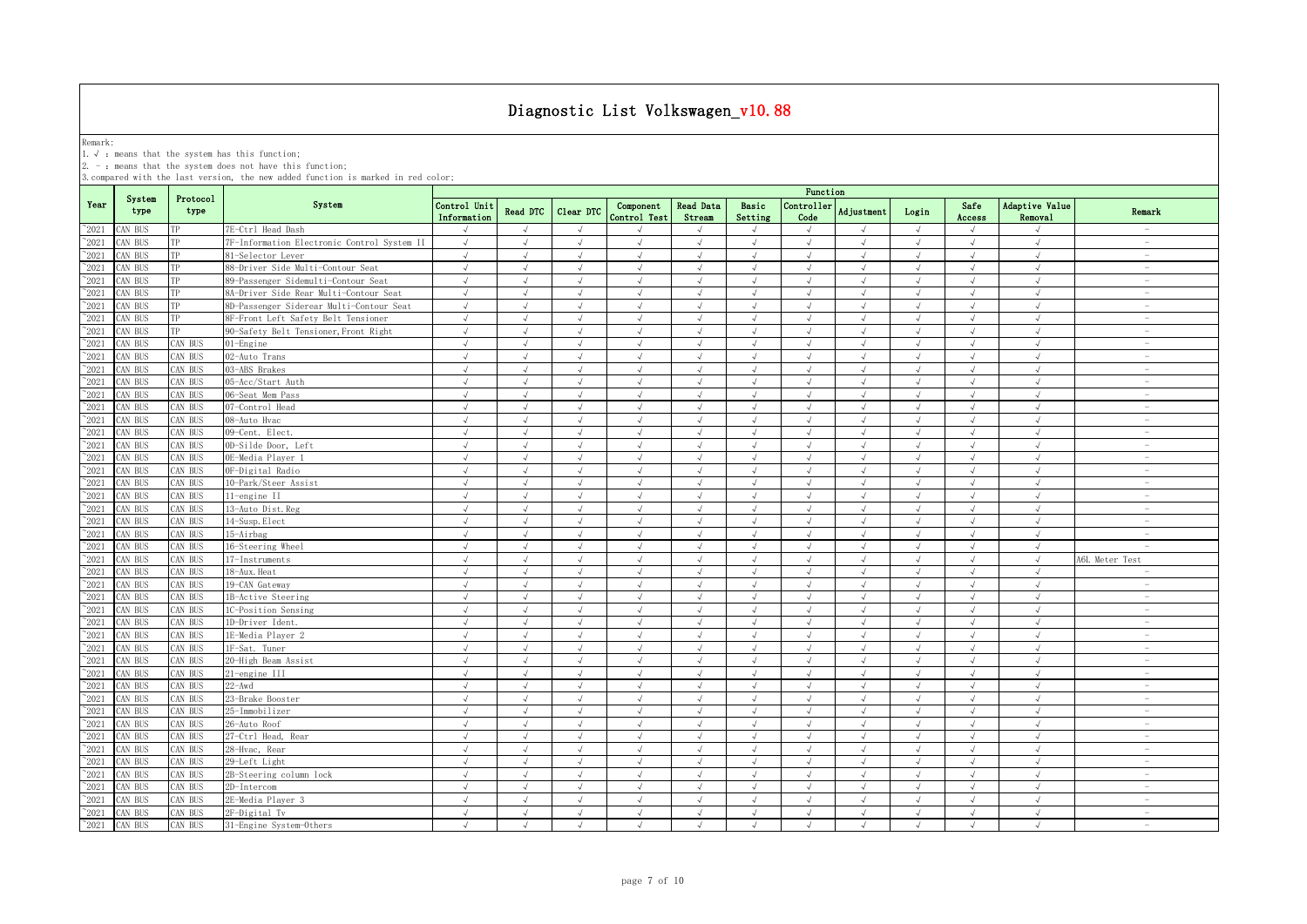Remark:<br>1.√ : means that the system has this function;<br>2. - : means that the system does not have this function;

|                |                |                  |                                         | Function                    |            |               |                           |                     |                  |                    |               |            |                |                                  |                                 |
|----------------|----------------|------------------|-----------------------------------------|-----------------------------|------------|---------------|---------------------------|---------------------|------------------|--------------------|---------------|------------|----------------|----------------------------------|---------------------------------|
| Year           | System<br>type | Protocol<br>type | System                                  | Control Unit<br>Information | Read DTC   | Clear DTC     | Component<br>Control Test | Read Data<br>Stream | Basic<br>Setting | Controller<br>Code | Adjustment    | Login      | Safe<br>Access | Adaptive Value<br><b>Removal</b> | Remark                          |
| $^{\sim}2021$  | CAN BUS        | AN BUS           | 32-Differential Locks                   | $\sqrt{ }$                  | $\sqrt{ }$ | $\sqrt{ }$    |                           |                     | $\sqrt{ }$       | $\sqrt{ }$         |               | $\sqrt{ }$ | $\sqrt{ }$     | $\sqrt{ }$                       | $\overline{\phantom{a}}$        |
| $^{\sim}2021$  | CAN BUS        | AN BUS           | 34-Level Control                        | $\sqrt{ }$                  | $\sqrt{ }$ | $\sqrt{ }$    | $\sqrt{ }$                | $\sqrt{ }$          | $\sqrt{ }$       | $\sqrt{ }$         | $\sqrt{ }$    | $\sqrt{ }$ | $\sqrt{ }$     | $\sqrt{ }$                       | $\hspace{0.1mm}-\hspace{0.1mm}$ |
| $^{\sim}2021$  | CAN BUS        | AN BUS           | 36-Seat Mem Drvr                        | $\sqrt{ }$                  |            |               |                           |                     | J                | $\sqrt{ }$         |               | $\sqrt{ }$ |                | $\sqrt{ }$                       | $\sim$                          |
| $\degree$ 2021 | CAN BUS        | AN BUS           | 37-Navigation                           | $\sqrt{ }$                  | √          | $\sqrt{}$     | $\sqrt{}$                 | $\sqrt{ }$          | $\sqrt{ }$       | $\sqrt{ }$         |               | $\sqrt{ }$ | √              | $\sqrt{ }$                       | $\hspace{0.1mm}-\hspace{0.1mm}$ |
| 2021           | CAN BUS        | AN BUS           | 38-Roof Electronics                     | $\overline{N}$              |            |               |                           |                     | $\cdot$          |                    |               | J          | J              | $\sqrt{ }$                       | $\sim$                          |
| 2021           | CAN BUS        | AN BUS           | 39-Right Light                          |                             | $\sqrt{ }$ | $\mathcal{A}$ | $\sqrt{ }$                |                     | $\sqrt{ }$       | J                  |               | $\sqrt{ }$ | $\sqrt{ }$     | $\mathcal{A}$                    | $\overline{\phantom{0}}$        |
| $\degree$ 2021 | CAN BUS        | AN BUS           | 3B-Sensor Electronic Equipment          | $\sqrt{ }$                  | $\sqrt{ }$ | J             | $\sqrt{ }$                |                     | $\sqrt{ }$       | J                  |               | $\sqrt{ }$ | $\sqrt{ }$     | J                                | $\overline{\phantom{0}}$        |
| $^{\sim}$ 2021 | CAN BUS        | AN BUS           | 3C-Lane Change                          | $\sqrt{ }$                  | J          | $\sqrt{ }$    | $\sqrt{ }$                |                     | $\sqrt{ }$       | $\sqrt{ }$         |               | $\sqrt{ }$ | $\sqrt{ }$     | $\sqrt{ }$                       |                                 |
| $^{\sim}$ 2021 | CAN BUS        | AN BUS           | 3D-Special Function                     | $\sqrt{ }$                  | $\sqrt{ }$ | $\sqrt{ }$    | $\sqrt{ }$                | $\sqrt{ }$          | $\sqrt{ }$       | $\sqrt{ }$         | $\sqrt{ }$    | $\sqrt{ }$ | $\sqrt{ }$     | $\sqrt{ }$                       | $\sim$                          |
| $^{\sim}$ 2021 | CAN BUS        | AN BUS           | 3E-Media Player 4                       | $\sqrt{ }$                  | $\sqrt{ }$ | $\sqrt{ }$    | $\sqrt{ }$                | $\sqrt{ }$          | $\sqrt{ }$       | $\sqrt{ }$         | $\sqrt{ }$    | $\sqrt{ }$ | $\sqrt{ }$     | $\sqrt{ }$                       | $\sim$                          |
| $^{\sim}$ 2021 | AN BUS         | AN BUS           | 42-Door Elect, Driver                   | $\sqrt{ }$                  | $\sqrt{ }$ | $\sqrt{ }$    | $\sqrt{ }$                | $\sqrt{ }$          | $\sqrt{ }$       | $\sqrt{ }$         | $\sqrt{ }$    | $\sqrt{ }$ | $\sqrt{ }$     | $\sqrt{ }$                       | $\sim$                          |
| $^{\sim}$ 2021 | CAN BUS        | AN BUS           | 44-Steering Assist                      | $\sqrt{ }$                  | $\sqrt{ }$ | $\sqrt{ }$    | $\sqrt{ }$                | $\sqrt{ }$          | $\sqrt{ }$       | $\sqrt{ }$         | $\mathcal{L}$ | $\sqrt{ }$ | $\sqrt{ }$     | $\sqrt{ }$                       | $\sim$                          |
| $\degree$ 2021 | CAN BUS        | AN BUS           | 46-Central Conv                         | $\sqrt{ }$                  | $\sqrt{ }$ | $\sqrt{ }$    | $\sqrt{ }$                | $\sqrt{ }$          | $\sqrt{ }$       | $\sqrt{ }$         | $\sqrt{ }$    | $\sqrt{ }$ | $\sqrt{ }$     | $\sqrt{ }$                       | $\sim$                          |
| $\degree$ 2021 | CAN BUS        | AN BUS           | 47-Sound System                         | $\sqrt{ }$                  | $\sqrt{ }$ | $\sqrt{ }$    | $\sqrt{ }$                | $\sqrt{ }$          | $\sqrt{ }$       | $\sqrt{ }$         | $\sqrt{ }$    | $\sqrt{ }$ | $\sqrt{ }$     | $\sqrt{ }$                       | $\sim$                          |
| $\degree$ 2021 | CAN BUS        | AN BUS           | 48-Seat, Rear, Ds                       | $\sqrt{ }$                  | $\sqrt{ }$ | $\sqrt{ }$    | $\sqrt{ }$                | $\sqrt{ }$          | $\sqrt{ }$       | $\sqrt{ }$         | $\sqrt{ }$    | $\sqrt{ }$ | $\sqrt{ }$     | $\sqrt{ }$                       | $\sim$                          |
| $^{\sim}2021$  | CAN BUS        | AN BUS           | 4C-Tyre Pressure II                     | $\sqrt{ }$                  | $\sqrt{ }$ | $\sqrt{ }$    | $\sqrt{ }$                | $\sqrt{ }$          | $\sqrt{ }$       | $\sqrt{ }$         | $\mathcal{L}$ | $\sqrt{ }$ | $\sqrt{ }$     | $\sqrt{ }$                       | $\overline{\phantom{a}}$        |
| $^{\sim}2021$  | CAN BUS        | AN BUS           | 4E-Ctrl Head Rr                         | $\sqrt{ }$                  | $\sqrt{ }$ | $\sqrt{ }$    | $\sqrt{ }$                | $\sqrt{ }$          | $\sqrt{ }$       | $\sqrt{ }$         | $\sqrt{ }$    | $\sqrt{ }$ | $\sqrt{ }$     | $\sqrt{ }$                       | $\sim$                          |
| $^{\sim}2021$  | CAN BUS        | AN BUS           | 4F-Central Electronic Control System II | $\sqrt{ }$                  | $\sqrt{ }$ | $\sqrt{ }$    | $\sqrt{ }$                | $\sqrt{ }$          | $\sqrt{ }$       | $\sqrt{ }$         | $\sqrt{ }$    | $\sqrt{ }$ | $\sqrt{ }$     | $\sqrt{ }$                       | $\sim$                          |
| $\degree$ 2021 | AN BUS         | AN BUS           | 51-Electric Driving                     | $\sqrt{ }$                  | $\sqrt{ }$ | $\sqrt{ }$    | $\sqrt{ }$                | $\sqrt{ }$          | $\sqrt{ }$       | $\sqrt{ }$         | $\sqrt{ }$    | $\sqrt{ }$ | $\sqrt{ }$     | $\sqrt{ }$                       | $\sim$                          |
| 2021           | AN BUS         | AN BUS           | 52-Door Elect, Pass                     | J                           | J          |               | $\mathcal{L}$             |                     | $\sqrt{ }$       |                    |               | $\sqrt{ }$ | J              | $\sqrt{ }$                       | $\sim$                          |
| 2021           | CAN BUS        | AN BUS           | 53-Parking Brake                        | $\sqrt{ }$                  | $\sqrt{ }$ | $\sqrt{2}$    | $\sqrt{ }$                | $\sqrt{ }$          | $\sqrt{ }$       | $\sqrt{ }$         | $\sqrt{ }$    | $\sqrt{ }$ | $\sqrt{ }$     | $\sqrt{ }$                       | $\sim$                          |
| 2021           | CAN BUS        | AN BUS           | 55-Xenon Range                          |                             | J          |               | J                         |                     | $\cdot$          |                    |               | $\sqrt{ }$ | J              | $\sqrt{ }$                       | $\overline{\phantom{a}}$        |
| $^{\sim}$ 2021 | CAN BUS        | AN BUS           | 56-Radio                                | J                           |            | J             | J                         |                     | J                | $\sqrt{ }$         |               | $\sqrt{ }$ | $\sqrt{ }$     | $\sqrt{ }$                       | $\overline{\phantom{0}}$        |
| $^{\sim}$ 2021 | CAN BUS        | AN BUS           | 57-Tv Tuner                             | $\sqrt{ }$                  | $\sqrt{ }$ | $\sqrt{ }$    | $\sqrt{ }$                | $\sqrt{ }$          | $\sqrt{ }$       | $\sqrt{ }$         | $\sqrt{ }$    | $\sqrt{ }$ | $\sqrt{ }$     | $\sqrt{ }$                       | $\overline{\phantom{a}}$        |
| $^{\sim}$ 2021 | CAN BUS        | AN BUS           | 59-Tow Protection                       | $\sqrt{ }$                  | $\sqrt{ }$ | $\sqrt{ }$    | $\sqrt{ }$                | $\sqrt{ }$          | $\sqrt{ }$       | $\sqrt{ }$         | $\sqrt{ }$    | $\sqrt{ }$ | $\sqrt{ }$     | $\sqrt{ }$                       | $\sim$                          |
| $^{\sim}$ 2021 | CAN BUS        | AN BUS           | 5B-Passenger Side Rear Seat Adjustment  | $\sqrt{ }$                  | $\sqrt{ }$ | $\sqrt{ }$    | $\sqrt{ }$                | $\sqrt{ }$          | $\sqrt{ }$       | $\sqrt{ }$         | $\sqrt{ }$    | $\sqrt{ }$ | $\sqrt{ }$     | $\sqrt{ }$                       | $\sim$                          |
| $^{\sim}$ 2021 | CAN BUS        | AN BUS           | 5C-Lane Maintain                        | $\sqrt{ }$                  | $\sqrt{ }$ | $\sqrt{ }$    | $\sqrt{ }$                | $\sqrt{ }$          | $\sqrt{ }$       | $\sqrt{ }$         | $\sqrt{ }$    | $\sqrt{ }$ | $\sqrt{ }$     | $\sqrt{ }$                       | $\sim$                          |
| $^{\sim}$ 2021 | CAN BUS        | <b>CAN BUS</b>   | 5D-Operations                           | $\sqrt{ }$                  | $\sqrt{ }$ | $\sqrt{ }$    | $\sqrt{ }$                | $\sqrt{ }$          | $\sqrt{ }$       | $\sqrt{ }$         | $\sqrt{ }$    | $\sqrt{ }$ | $\sqrt{ }$     | $\sqrt{ }$                       | $\sim$                          |
| $^{\sim}$ 2021 | CAN BUS        | AN BUS           | 5E-Ctrl Head Lr                         | $\sqrt{ }$                  | $\sqrt{ }$ | $\sqrt{ }$    | $\sqrt{ }$                | $\sqrt{ }$          | $\sqrt{ }$       | $\sqrt{ }$         | $\sqrt{ }$    | $\sqrt{ }$ | $\sqrt{ }$     | $\sqrt{ }$                       | $\sim$                          |
| $\degree$ 2021 | CAN BUS        | <b>CAN BUS</b>   | 5F-Information Electr.                  | $\sqrt{ }$                  | $\sqrt{ }$ | $\sqrt{ }$    | $\sqrt{ }$                | $\sqrt{ }$          | $\sqrt{ }$       | $\sqrt{ }$         | $\mathcal{L}$ | $\sqrt{ }$ | $\sqrt{ }$     | $\sqrt{ }$                       | $\sim$                          |
| $^{\sim}2021$  | CAN BUS        | CAN BUS          | 61-Battery Regul.                       | $\sqrt{ }$                  | $\sqrt{ }$ | $\sqrt{ }$    | $\sqrt{ }$                | $\sqrt{ }$          | $\sqrt{ }$       | $\sqrt{ }$         | $\sqrt{ }$    | $\sqrt{ }$ | $\sqrt{ }$     | $\sqrt{ }$                       | $\sim$                          |
| $\degree$ 2021 | CAN BUS        | AN BUS           | 62-Door Elect, Left                     | $\sqrt{ }$                  | $\sqrt{ }$ | $\sqrt{ }$    | $\sqrt{ }$                | $\sqrt{ }$          | $\sqrt{ }$       | $\sqrt{ }$         | $\sqrt{ }$    | $\sqrt{ }$ | $\sqrt{ }$     | $\sqrt{ }$                       | $\overline{\phantom{a}}$        |
| $^{\sim}$ 2021 | CAN BUS        | AN BUS           | 63-Entry Assist, D                      | $\sqrt{ }$                  | $\sqrt{ }$ | $\sqrt{ }$    | $\sqrt{ }$                | $\sqrt{ }$          | $\sqrt{ }$       | $\sqrt{ }$         | $\sqrt{ }$    | $\sqrt{}$  | $\sqrt{ }$     | $\sqrt{ }$                       | $\sim$                          |
| $^{\sim}2021$  | CAN BUS        | AN BUS           | 65-Tire Pressure                        | $\sqrt{ }$                  | $\sqrt{ }$ | $\sqrt{ }$    | $\sqrt{ }$                | $\sqrt{ }$          | $\sqrt{ }$       | $\sqrt{ }$         | $\sqrt{ }$    | $\sqrt{ }$ | $\sqrt{ }$     | $\sqrt{ }$                       | $\sim$                          |
| $^{\sim}2021$  | CAN BUS        | AN BUS           | 66-Seat, Rear Ps                        | $\sqrt{ }$                  | $\sqrt{ }$ | $\sqrt{ }$    | $\sqrt{ }$                | $\sqrt{ }$          | $\sqrt{ }$       | $\sqrt{ }$         | $\sqrt{ }$    | $\sqrt{ }$ | $\sqrt{ }$     | $\sqrt{ }$                       | $\sim$                          |
| 2021           | CAN BUS        | AN BUS           | 67-Voice Control                        | $\sqrt{ }$                  | $\sqrt{ }$ | $\sqrt{2}$    | $\sqrt{ }$                | $\sqrt{ }$          | $\sqrt{ }$       | $\sqrt{ }$         | $\sqrt{ }$    | $\sqrt{ }$ | $\sqrt{ }$     | $\sqrt{ }$                       | $\sim$                          |
| 2021           | CAN BUS        | AN BUS           | 68-Wiper Electr.                        | $\sqrt{ }$                  | J          | $\sqrt{}$     | J                         |                     | $\sqrt{ }$       | $\sqrt{ }$         | $\sqrt{ }$    | $\sqrt{}$  | $\sqrt{ }$     | $\sqrt{ }$                       | $\overline{\phantom{a}}$        |
| $^{\sim}2021$  | CAN BUS        | AN BUS           | 69-Trailer                              |                             |            |               |                           |                     |                  |                    |               |            |                |                                  | $\overline{\phantom{a}}$        |
| 2021           | CAN BUS        | AN BUS           | 6C-Back-Up Cam.                         |                             |            |               | $\sqrt{ }$                |                     | $\sqrt{ }$       |                    |               | $\sqrt{ }$ | J              |                                  |                                 |
| $^{\sim}$ 2021 | CAN BUS        | AN BUS           | 6D-Trunk Elect.                         | $\sqrt{ }$                  | J          | J             | J                         |                     | $\sqrt{ }$       | $\sqrt{ }$         |               | $\sqrt{ }$ | $\sqrt{ }$     | $\sqrt{ }$                       | $\overline{\phantom{0}}$        |
| $\degree$ 2021 | CAN BUS        | AN BUS           | 6E-Ctrl Head Roof                       | $\sqrt{ }$                  | $\sqrt{ }$ | $\sqrt{ }$    | $\sqrt{ }$                | $\sqrt{ }$          | $\sqrt{ }$       | $\sqrt{ }$         | $\sqrt{ }$    | $\sqrt{ }$ | $\sqrt{ }$     | $\sqrt{ }$                       |                                 |
| $^{\sim}$ 2021 | CAN BUS        | AN BUS           | 6F-Central Electronic Control System II | $\sqrt{ }$                  | $\sqrt{ }$ | $\sqrt{ }$    | $\sqrt{ }$                | $\sqrt{ }$          | $\sqrt{ }$       | $\sqrt{ }$         | $\sqrt{ }$    | $\sqrt{ }$ | $\sqrt{ }$     | $\sqrt{ }$                       | $\sim$                          |
| $^{\sim}$ 2021 | CAN BUS        | AN BUS           | 71-Battery Charger                      | $\sqrt{ }$                  | $\sqrt{ }$ | $\sqrt{ }$    | $\sqrt{ }$                | $\sqrt{ }$          | $\sqrt{ }$       | $\sqrt{ }$         | $\sqrt{ }$    | $\sqrt{ }$ | $\sqrt{ }$     | $\sqrt{ }$                       | $\sim$                          |
| $^{\sim}$ 2021 | CAN BUS        | AN BUS           | 72-Door Elect, Right                    | $\sqrt{ }$                  | $\sqrt{ }$ | $\sqrt{ }$    | $\sqrt{ }$                | $\sqrt{ }$          | $\sqrt{ }$       | $\sqrt{ }$         | $\sqrt{ }$    | $\sqrt{ }$ | $\sqrt{ }$     | $\sqrt{ }$                       | $\sim$                          |
| $\degree$ 2021 | CAN BUS        | CAN BUS          | 73-Entry Assist, P                      | $\sqrt{ }$                  | $\sqrt{ }$ | $\sqrt{ }$    | $\sqrt{ }$                | $\sqrt{ }$          | $\sqrt{ }$       | $\sqrt{ }$         | $\sqrt{ }$    | $\sqrt{ }$ | $\sqrt{ }$     | $\sqrt{ }$                       | $\overline{\phantom{a}}$        |
| $\degree$ 2021 | CAN BUS        | <b>CAN BUS</b>   | 74-Chassis Control                      | $\sqrt{ }$                  | $\sqrt{ }$ | $\sqrt{ }$    | $\sqrt{ }$                | $\sqrt{ }$          | $\sqrt{ }$       | $\sqrt{ }$         | $\sqrt{ }$    | $\sqrt{ }$ | $\sqrt{ }$     | $\sqrt{ }$                       | $\sim$                          |
| $^{\sim}$ 2021 | CAN BUS        | <b>CAN BUS</b>   | 75-Telematics                           | $\sqrt{ }$                  | $\sqrt{ }$ | $\sqrt{ }$    | $\sqrt{ }$                | $\sqrt{ }$          | $\sqrt{ }$       | $\sqrt{ }$         | $\sqrt{ }$    | $\sqrt{ }$ | $\sqrt{ }$     | $\sqrt{ }$                       | $\sim$                          |
| $^{\sim}$ 2021 | CAN BUS        | CAN BUS          | 76-Park Assist                          | $\sqrt{ }$                  | $\sqrt{ }$ | $\sqrt{ }$    | $\sqrt{ }$                | $\sqrt{ }$          | $\sqrt{ }$       | $\sqrt{ }$         | $\mathcal{L}$ | $\sqrt{ }$ | $\sqrt{ }$     | $\sqrt{ }$                       | $\sim$                          |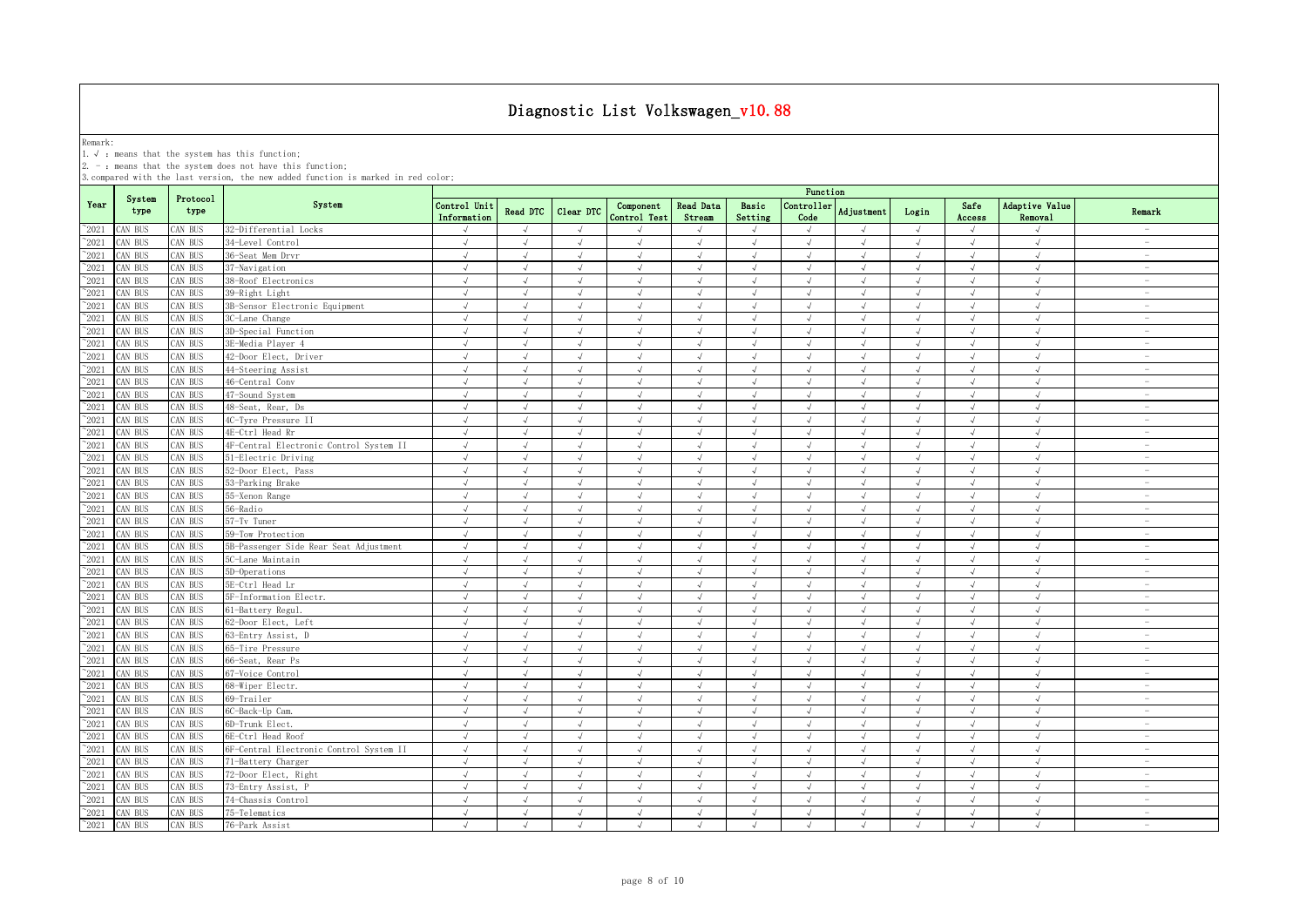Remark:<br>1.√ : means that the system has this function;<br>2. - : means that the system does not have this function;

|                |                |                  |                                             | Function                    |            |            |                           |                            |                  |                    |                   |              |                |                                         |                                 |
|----------------|----------------|------------------|---------------------------------------------|-----------------------------|------------|------------|---------------------------|----------------------------|------------------|--------------------|-------------------|--------------|----------------|-----------------------------------------|---------------------------------|
| Year           | System<br>type | Protocol<br>type | System                                      | Control Unit<br>Information | Read DTC   | Clear DTC  | Component<br>Control Test | <b>Read Data</b><br>Stream | Basic<br>Setting | Controller<br>Code | <b>Adjustment</b> | Login        | Safe<br>Access | <b>Adaptive Value</b><br><b>Removal</b> | Remark                          |
| $^{\sim}2021$  | CAN BUS        | CAN BUS          | 77-Telephone                                |                             |            | $\sqrt{ }$ |                           |                            | $\mathcal{A}$    | $\sqrt{ }$         |                   | $\sqrt{ }$   |                |                                         |                                 |
| $^{\sim}2021$  | CAN BUS        | CAN BUS          | 78-Silde Door, Right                        | $\sqrt{ }$                  | $\sqrt{ }$ | $\sqrt{ }$ | $\sqrt{ }$                | $\sqrt{ }$                 | $\sqrt{ }$       | $\sqrt{ }$         | $\sqrt{ }$        | $\sqrt{ }$   | $\sqrt{ }$     | $\sqrt{ }$                              | $\overline{\phantom{a}}$        |
| $\degree$ 2021 | CAN BUS        | CAN BUS          | 7D-Aux Heat                                 | $\sqrt{ }$                  | $\sqrt{ }$ | $\sqrt{ }$ | $\sqrt{ }$                | $\sqrt{ }$                 | $\sqrt{ }$       | $\sqrt{ }$         | $\sqrt{ }$        | $\sqrt{ }$   | $\sqrt{ }$     | $\sqrt{ }$                              | $\sim$                          |
| $^{\sim}2021$  | CAN BUS        | CAN BUS          | 7E-Ctrl Head Dash                           | $\sqrt{ }$                  | $\sqrt{ }$ | $\sqrt{ }$ | $\sqrt{ }$                | $\sqrt{ }$                 | $\sqrt{ }$       | $\sqrt{ }$         | $\sqrt{ }$        | $\sqrt{ }$   | $\sqrt{ }$     | $\sqrt{ }$                              | $\sim$                          |
| $^{\sim}2021$  | CAN BUS        | CAN BUS          | 7F-Information Electronic Control System II | $\sqrt{ }$                  | $\sqrt{ }$ | $\sqrt{ }$ | $\sqrt{ }$                | $\sqrt{ }$                 | $\sqrt{ }$       | $\sqrt{ }$         | $\sqrt{ }$        | $\sqrt{ }$   | $\sqrt{ }$     | $\sqrt{ }$                              | $\overline{\phantom{a}}$        |
| $^{\sim}2021$  | CAN BUS        | CAN BUS          | 81-Selector Lever                           | $\sqrt{ }$                  | $\sqrt{ }$ | $\sqrt{ }$ | $\sqrt{ }$                | $\sqrt{ }$                 | $\sqrt{ }$       | $\sqrt{ }$         | $\sqrt{ }$        | $\sqrt{ }$   | $\sqrt{ }$     | $\sqrt{ }$                              | $\sim$                          |
| $^{\sim}2021$  | CAN BUS        | CAN BUS          | 88-Driver Side Multi-Contour Seat           | $\sqrt{ }$                  | $\sqrt{ }$ | $\sqrt{ }$ | $\sqrt{ }$                | $\sqrt{ }$                 | $\sqrt{ }$       | $\sqrt{ }$         | $\lambda$         | $\sqrt{ }$   | $\sqrt{ }$     | $\sqrt{ }$                              | $\sim$                          |
| 2021           | CAN BUS        | CAN BUS          | 89-Passenger Sidemulti-Contour Seat         | $\sqrt{ }$                  | $\sqrt{ }$ | $\sqrt{ }$ | $\sqrt{ }$                | $\sqrt{ }$                 | $\sqrt{ }$       | $\sqrt{ }$         | $\sqrt{ }$        | $\sqrt{ }$   | $\sqrt{ }$     | $\sqrt{ }$                              | $\sim$                          |
| 2021           | CAN BUS        | CAN BUS          | 8A-Driver Side Rear Multi-Contour Seat      | $\sqrt{}$                   | $\sqrt{ }$ | $\sqrt{ }$ | $\sqrt{ }$                | $\sqrt{ }$                 | $\sqrt{ }$       | $\sqrt{ }$         | $\sqrt{ }$        | $\sqrt{ }$   | $\sqrt{ }$     | $\sqrt{ }$                              | $\hspace{0.1mm}-\hspace{0.1mm}$ |
| 2021           | CAN BUS        | CAN BUS          | 8D-Passenger Siderear Multi-Contour Seat    | $\sqrt{ }$                  | $\sqrt{2}$ | $\sqrt{ }$ | $\sqrt{ }$                | $\sqrt{ }$                 | $\sqrt{ }$       | $\sqrt{ }$         | $\sqrt{ }$        | $\sqrt{ }$   | $\sqrt{}$      | $\sqrt{ }$                              | $\overline{\phantom{a}}$        |
| 2021           | CAN BUS        | CAN BUS          | 8F-Front Left Safety Belt Tensioner         | $\sqrt{ }$                  |            |            |                           |                            |                  |                    |                   |              |                |                                         | $\overline{\phantom{a}}$        |
| 2021           | CAN BUS        | CAN BUS          | 90-Safety Belt Tensioner, Front Right       | $\sqrt{ }$                  |            |            |                           |                            | J                |                    |                   | $\sqrt{ }$   |                |                                         | $\overline{\phantom{a}}$        |
| $^{\sim}2021$  | CAN BUS        | <b>UDS</b>       | 01-Engine                                   | $\sqrt{ }$                  |            | $\sqrt{ }$ |                           |                            | J                | $\sqrt{ }$         |                   | $\sqrt{ }$   | $\sqrt{ }$     | $\overline{\phantom{0}}$                | $\overline{\phantom{0}}$        |
| $\degree$ 2021 | CAN BUS        | <b>UDS</b>       | 02-Auto Trans                               | $\sqrt{ }$                  | J          | $\sqrt{ }$ | $\sqrt{ }$                | $\sqrt{ }$                 | $\sqrt{ }$       | $\sqrt{ }$         |                   | $\sqrt{ }$   | $\sqrt{ }$     |                                         | $\overline{\phantom{0}}$        |
| $^{\sim}2021$  | CAN BUS        | <b>UDS</b>       | 03-ABS Brakes                               | $\sqrt{ }$                  | $\sqrt{ }$ | $\sqrt{ }$ | $\sqrt{ }$                | $\sqrt{ }$                 | $\sqrt{ }$       | $\sqrt{ }$         | $\sqrt{ }$        | $\sqrt{ }$   | $\sqrt{ }$     | $\sim$                                  | $\sim$                          |
| $\degree$ 2021 | CAN BUS        | <b>UDS</b>       | 04-Steering Angle                           | $\sqrt{ }$                  | J          | $\sqrt{ }$ |                           | $\cdot$                    | $\sqrt{ }$       | $\sqrt{ }$         |                   | $\sqrt{ }$   | J              | ÷.                                      | $\sim$                          |
| $\degree$ 2021 | CAN BUS        | <b>UDS</b>       | 05-Acc/Start Auth                           | $\sqrt{ }$                  | $\sqrt{ }$ | $\sqrt{ }$ | $\sqrt{ }$                | $\sqrt{ }$                 | $\sqrt{ }$       | $\sqrt{ }$         | $\sqrt{ }$        | $\sqrt{ }$   | $\sqrt{ }$     | $\sim$                                  | $\sim$                          |
| $^{\sim}2021$  | CAN BUS        | UDS              | 08-Auto Hvac                                | $\sqrt{ }$                  | $\sqrt{ }$ | $\sqrt{ }$ | $\sqrt{ }$                | $\sqrt{ }$                 | $\sqrt{ }$       | $\sqrt{ }$         | $\sqrt{ }$        | $\sqrt{ }$   | $\sqrt{ }$     | $\overline{\phantom{m}}$                | $\sim$                          |
| $^{\sim}2021$  | CAN BUS        | <b>UDS</b>       | 09-Cent. Elect.                             | $\sqrt{ }$                  | $\sqrt{ }$ | $\sqrt{ }$ | $\sqrt{ }$                | $\sqrt{ }$                 | $\sqrt{ }$       | $\sqrt{ }$         | $\sqrt{ }$        | $\sqrt{ }$   | $\sqrt{ }$     | $\overline{\phantom{a}}$                | $\sim$                          |
| $^{\sim}2021$  | CAN BUS        | UDS.             | 10-Park/Steer Assist                        | $\sqrt{ }$                  | $\sqrt{ }$ | $\sqrt{ }$ | $\sqrt{ }$                | $\sqrt{ }$                 | $\sqrt{ }$       | $\sqrt{ }$         | $\lambda$         | $\sqrt{ }$   | $\sqrt{ }$     | $\overline{\phantom{m}}$                | $\sim$                          |
| $^{\sim}2021$  | CAN BUS        | <b>UDS</b>       | 11-engine II                                | $\sqrt{ }$                  | $\sqrt{ }$ | $\sqrt{ }$ | $\sqrt{ }$                | $\sqrt{ }$                 | $\sqrt{ }$       | $\sqrt{ }$         | $\sqrt{ }$        | $\sqrt{ }$   | $\sqrt{ }$     | $\overline{\phantom{a}}$                | $\overline{\phantom{a}}$        |
| 2021           | CAN BUS        | <b>UDS</b>       | 13-Auto Dist. Reg                           | $\sqrt{ }$                  | $\sqrt{ }$ | $\sqrt{ }$ | $\sqrt{ }$                | $\sqrt{ }$                 | $\sqrt{ }$       | $\sqrt{ }$         | $\sqrt{ }$        | $\sqrt{ }$   | $\sqrt{ }$     | $\overline{\phantom{a}}$                | $\sim$                          |
| 2021           | CAN BUS        | <b>UDS</b>       | 15-Airbag                                   | $\sqrt{ }$                  | $\sqrt{2}$ | $\sqrt{ }$ | $\sqrt{2}$                | $\sqrt{ }$                 | $\sqrt{ }$       | $\sqrt{2}$         | $\sqrt{ }$        | $\sqrt{ }$   | $\sqrt{ }$     | $\overline{\phantom{a}}$                | $\sim$                          |
| 2021           | CAN BUS        | UDS              | 16-Steering Wheel                           | $\sqrt{ }$                  |            | $\sqrt{ }$ |                           |                            | $\sqrt{ }$       |                    |                   | $\sqrt{ }$   | √              | $\overline{\phantom{a}}$                | $\overline{\phantom{a}}$        |
| 2021           | CAN BUS        | <b>UDS</b>       | 17-Instruments                              | $\sqrt{ }$                  |            | $\sqrt{ }$ | $\sqrt{ }$                |                            | $\sqrt{ }$       | $\sqrt{ }$         |                   | $\sqrt{ }$   |                | $\overline{\phantom{0}}$                | $\overline{\phantom{a}}$        |
| 2021           | CAN BUS        | UDS              | 19-CAN Gateway                              | $\sqrt{ }$                  |            | $\sqrt{ }$ |                           |                            |                  |                    |                   | $\sqrt{ }$   | J              |                                         |                                 |
| $^{\circ}2021$ | CAN BUS        | <b>UDS</b>       | 20-High Beam Assist                         | $\sqrt{ }$                  | $\sqrt{ }$ | $\sqrt{ }$ | J                         |                            | J                | $\sqrt{ }$         |                   | $\sqrt{ }$   | J              |                                         | $\overline{\phantom{a}}$        |
| $^{\sim}2021$  | CAN BUS        | <b>UDS</b>       | $22 - Awd$                                  | $\sqrt{ }$                  | $\sqrt{ }$ | $\sqrt{ }$ | $\sqrt{ }$                | $\sqrt{ }$                 | $\sqrt{ }$       | $\sqrt{ }$         | $\sqrt{ }$        | $\sqrt{ }$   | $\sqrt{ }$     | $\overline{\phantom{a}}$                | $\overline{\phantom{a}}$        |
| $\degree$ 2021 | CAN BUS        | <b>UDS</b>       | 25-Immobilizer                              | $\sqrt{ }$                  | $\sqrt{ }$ | $\sqrt{ }$ | $\sqrt{ }$                | $\sqrt{ }$                 | $\sqrt{ }$       | $\sqrt{ }$         | $\sqrt{ }$        | $\sqrt{ }$   | $\sqrt{ }$     | $\overline{\phantom{a}}$                | $\sim$                          |
| $^{\sim}2021$  | CAN BUS        | <b>UDS</b>       | 26-Auto Roof                                | $\sqrt{ }$                  | $\sqrt{ }$ | $\sqrt{ }$ | $\sqrt{ }$                | $\sqrt{ }$                 | $\sqrt{ }$       | $\sqrt{ }$         | $\sqrt{ }$        | $\sqrt{ }$   | $\sqrt{ }$     | $\sim$                                  | $\sim$                          |
| $^{\sim}2021$  | CAN BUS        | UDS              | 28-Hvac, Rear                               | $\sqrt{ }$                  | $\sqrt{ }$ | $\sqrt{ }$ | $\sqrt{ }$                | $\sqrt{ }$                 | $\sqrt{ }$       | $\sqrt{ }$         | $\sqrt{ }$        | $\sqrt{ }$   | $\sqrt{ }$     | $\overline{\phantom{m}}$                | $\overline{\phantom{a}}$        |
| $\degree$ 2021 | CAN BUS        | UDS              | 2B-Steering column lock                     | $\sqrt{ }$                  | $\sqrt{ }$ | $\sqrt{ }$ | $\sqrt{ }$                | $\sqrt{ }$                 | $\sqrt{ }$       | $\sqrt{ }$         | $\sqrt{ }$        | $\sqrt{ }$   | $\sqrt{ }$     | $\overline{\phantom{a}}$                | $\overline{\phantom{a}}$        |
| $^{\sim}2021$  | CAN BUS        | <b>UDS</b>       | 32-Differential Locks                       | $\sqrt{ }$                  | $\sqrt{ }$ | $\sqrt{ }$ | $\sqrt{ }$                | $\sqrt{ }$                 | $\sqrt{ }$       | $\sqrt{ }$         | $\sqrt{ }$        | $\sqrt{ }$   | $\sqrt{ }$     | $\overline{\phantom{m}}$                | $\overline{\phantom{a}}$        |
| 2021           | CAN BUS        | <b>UDS</b>       | 34-Level Control                            | $\sqrt{ }$                  | $\sqrt{ }$ | $\sqrt{ }$ | $\sqrt{ }$                | $\sqrt{ }$                 | $\sqrt{ }$       | $\sqrt{ }$         | $\sqrt{ }$        | $\sqrt{ }$   | $\sqrt{ }$     | $\overline{\phantom{a}}$                | $\sim$                          |
| $^{\sim}2021$  | CAN BUS        | <b>UDS</b>       | 37-Navigation                               | $\sqrt{ }$                  | $\sqrt{ }$ | $\sqrt{ }$ | $\sqrt{ }$                | $\sqrt{ }$                 | $\sqrt{ }$       | $\sqrt{ }$         | $\sqrt{ }$        | $\sqrt{ }$   | $\sqrt{ }$     | $\overline{\phantom{a}}$                | $\sim$                          |
| 2021           | CAN BUS        | <b>UDS</b>       | 3B-Sensor Electronic Equipment              | $\sqrt{ }$                  | $\sqrt{ }$ | $\sqrt{ }$ | $\sqrt{ }$                | $\sqrt{ }$                 | $\sqrt{ }$       | $\sqrt{ }$         | $\sqrt{ }$        | $\sqrt{ }$   | $\sqrt{ }$     | $\overline{\phantom{a}}$                | $\sim$                          |
| 2021           | CAN BUS        | UDS              | 3C-Lane Change                              | $\sqrt{ }$                  |            | $\sqrt{ }$ |                           |                            | $\sqrt{ }$       | $\sqrt{ }$         |                   | J            | √              | $\overline{\phantom{a}}$                | $\overline{\phantom{a}}$        |
| 2021           | CAN BUS        | <b>UDS</b>       | 42-Door Elect, Driver                       | $\sqrt{ }$                  | J          |            |                           |                            | $\sqrt{ }$       |                    |                   | $\sqrt{ }$   |                | $\overline{\phantom{a}}$                | $\overline{\phantom{a}}$        |
| $^{\sim}2021$  | CAN BUS        | <b>UDS</b>       | 44-Steering Assist                          | $\sqrt{ }$                  | J          | $\sqrt{ }$ | $\sqrt{ }$                |                            | J                | $\sqrt{ }$         |                   | $\sqrt{ }$   | $\sqrt{ }$     | $\overline{\phantom{0}}$                | $\overline{\phantom{0}}$        |
| $\degree$ 2021 | CAN BUS        | <b>UDS</b>       | 47-Sound System                             | $\sqrt{ }$                  | J          | $\sqrt{ }$ | $\sqrt{ }$                | $\sqrt{ }$                 | $\sqrt{ }$       | $\sqrt{ }$         |                   | $\sqrt{ }$   | $\sqrt{ }$     |                                         | $\overline{\phantom{0}}$        |
| $^{\sim}2021$  | CAN BUS        | <b>UDS</b>       | 51-Electric Driving                         | $\sqrt{ }$                  | $\sqrt{ }$ | $\sqrt{ }$ | $\sqrt{ }$                | $\sqrt{ }$                 | $\sqrt{ }$       | $\sqrt{ }$         | $\sqrt{ }$        | $\sqrt{ }$   | $\sqrt{ }$     | ÷.                                      | $\sim$                          |
| $^{\sim}2021$  | CAN BUS        | <b>UDS</b>       | 52-Door Elect, Pass                         | $\sqrt{ }$                  | $\sqrt{ }$ | $\sqrt{ }$ | $\sqrt{ }$                | $\sqrt{ }$                 | $\sqrt{ }$       | $\sqrt{ }$         | $\sqrt{ }$        | $\sqrt{ }$   | $\sqrt{ }$     |                                         | $\sim$                          |
| $^{\sim}2021$  | CAN BUS        | <b>UDS</b>       | 53-Parking Brake                            | $\sqrt{ }$                  | $\sqrt{ }$ | $\sqrt{ }$ | $\sqrt{ }$                | $\sqrt{ }$                 | $\sqrt{ }$       | $\sqrt{ }$         | $\sqrt{ }$        | $\sqrt{ }$   | $\sqrt{ }$     | $\sim$                                  | $\sim$                          |
| $\degree$ 2021 | CAN BUS        | <b>UDS</b>       | 55-Xenon Range                              | $\sqrt{ }$                  | $\sqrt{ }$ | $\sqrt{ }$ | $\sqrt{ }$                | $\sqrt{ }$                 | $\sqrt{ }$       | $\sqrt{ }$         | $\sqrt{ }$        | $\sqrt{ }$   | $\sqrt{ }$     | $\overline{\phantom{a}}$                | $\sim$                          |
| $^{\sim}2021$  | CAN BUS        | UDS              | 65-Tire Pressure                            | $\sqrt{ }$                  | $\sqrt{ }$ | $\sqrt{ }$ | $\sqrt{ }$                | $\sqrt{ }$                 | $\sqrt{ }$       | $\sqrt{ }$         | $\sqrt{ }$        | $\sqrt{ }$   | $\sqrt{ }$     | $\overline{\phantom{a}}$                | $\sim$                          |
| $^{\sim}2021$  | CAN BUS        | UDS.             | 6C-Back-Up Cam                              | $\sqrt{ }$                  | $\sqrt{ }$ | $\sqrt{ }$ | $\sqrt{ }$                | $\sqrt{ }$                 | $\sqrt{ }$       | $\sqrt{ }$         | $\lambda$         | $\sqrt{ }$   | $\sqrt{ }$     | $\overline{\phantom{a}}$                | $\sim$                          |
| $^{\sim}2021$  | CAN BUS        | <b>UDS</b>       | 6D-Trunk Elect.                             | $\sqrt{ }$                  | $\sqrt{ }$ | $\sqrt{ }$ | $\sqrt{ }$                | $\sqrt{ }$                 | $\sqrt{ }$       | $\sqrt{ }$         | $\sqrt{ }$        | $\checkmark$ | $\sqrt{ }$     | $\overline{\phantom{a}}$                | $\overline{\phantom{a}}$        |
| $^{\circ}2021$ | CAN BUS        | <b>UDS</b>       | 6F-Central Electronic Control System II     | $\sqrt{ }$                  | $\sqrt{ }$ | $\sqrt{ }$ | $\sqrt{ }$                | $\sqrt{ }$                 | $\sqrt{ }$       | $\sqrt{ }$         | $\sqrt{ }$        | $\sqrt{ }$   | $\sqrt{ }$     | $\sim$                                  | $\overline{\phantom{a}}$        |